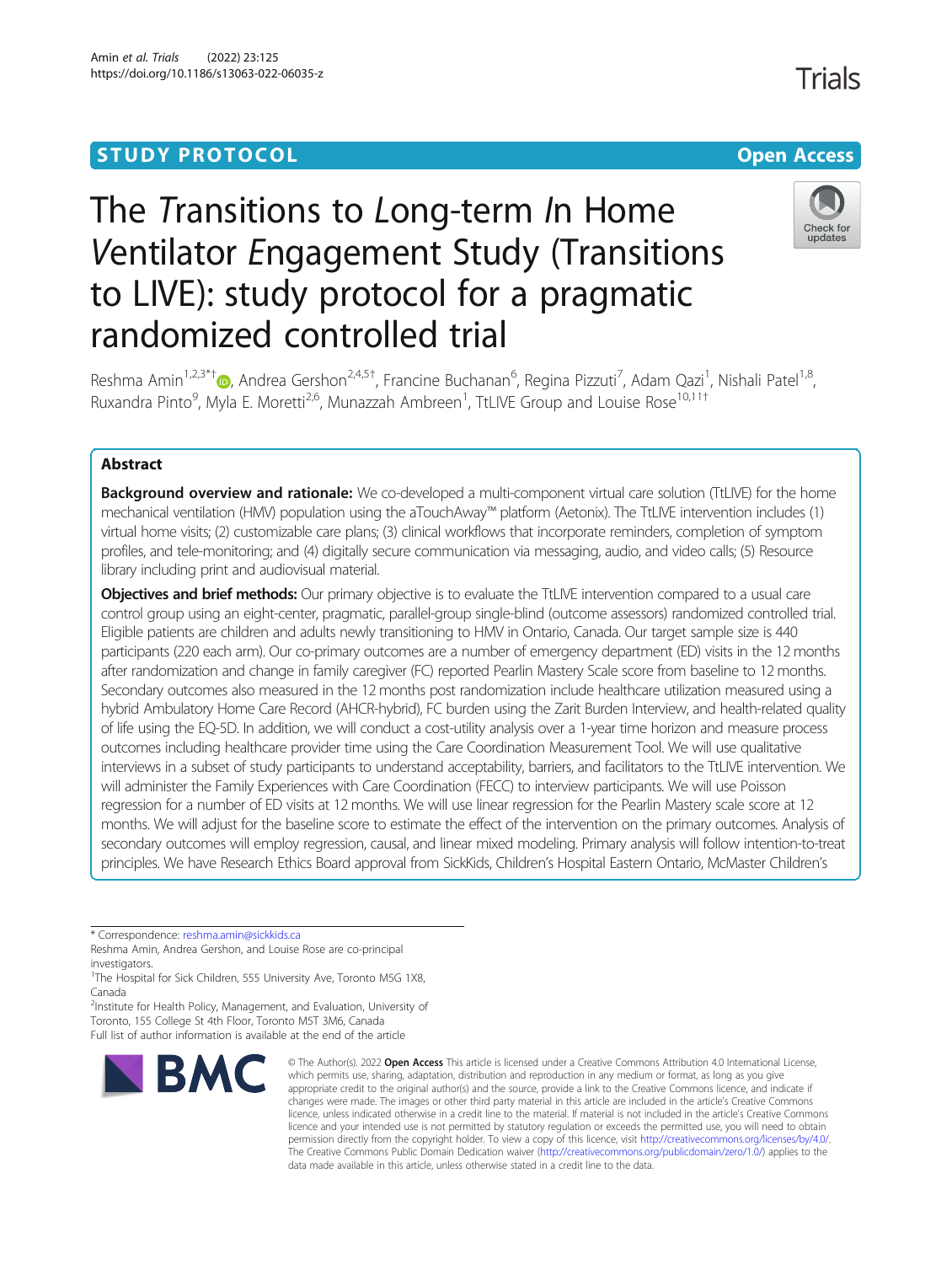Hospital, Children's Hospital-London Health Sciences, Sunnybrook Hospital, London Health Sciences, West Park Healthcare Centre, and Ottawa Hospital.

**Discussion:** This pragmatic randomized controlled single-blind trial will determine the effectiveness and cost-effectiveness of the TtLIVE virtual care solution compared to usual care while providing important data on patient and family experience, as well as process measures such as healthcare provider time to deliver the intervention.

Trial registration: ClinicalTrials.gov [NCT04180722](https://clinicaltrials.gov/ct2/show/NCT04180722). Registered on November 27, 2019.

Keywords: Mechanical ventilation, Virtual care, eHealth, Telehealth, Home care services, Continuity of patient care, Caregivers, Randomized controlled trial, Cost-utility analysis

# Administrative information

Note: the numbers in curly brackets in this protocol refer to SPIRIT checklist item numbers. The order of the items has been modified to group similar items (see [http://www.equator-network.org/reporting-guidelines/](http://www.equator-network.org/reporting-guidelines/spirit-2013-statement-defining-standard-protocol-items-for-clinical-trials/) [spirit-2013-statement-defining-standard-protocol-items](http://www.equator-network.org/reporting-guidelines/spirit-2013-statement-defining-standard-protocol-items-for-clinical-trials/)[for-clinical-trials/](http://www.equator-network.org/reporting-guidelines/spirit-2013-statement-defining-standard-protocol-items-for-clinical-trials/)).

| Title                           | The Transitions to Long-term In Home<br>Ventilator Engagement Study<br>(Transitions to LIVE): study protocol for<br>a pragmatic randomised controlled trial                                                                                                                                                                                                                                                      | Role of         |
|---------------------------------|------------------------------------------------------------------------------------------------------------------------------------------------------------------------------------------------------------------------------------------------------------------------------------------------------------------------------------------------------------------------------------------------------------------|-----------------|
| Trial registration {2a and 2b}. | ClinicalTrials.gov: NCT04180722                                                                                                                                                                                                                                                                                                                                                                                  | Compc<br>Respon |
| Protocol version {3}            | Version 3; March 16, 2021                                                                                                                                                                                                                                                                                                                                                                                        |                 |
| Funding {4}                     | Canadian Institutes of Health Research<br>(CIHR), reference number TC2-165734                                                                                                                                                                                                                                                                                                                                    |                 |
| Author details {5a}             | <sup>1</sup> The Hospital for Sick Children, 555<br>University Ave, Toronto, Canada M5G<br>1X8<br><sup>2</sup> Institute for Health Policy,<br>Management, and Evaluation, University<br>of Toronto, 155 College St 4th Floor,<br>Toronto, Canada, M5T 3 M6<br><sup>3</sup> Sunnybrook Health Sciences Centre,<br>2075 Bayview Ave, Toronto, Canada<br>M4N 3 M5<br><sup>4</sup> ICES, 2075 Bayview Ave, Toronto, |                 |
|                                 | Canada M4N 3 M5                                                                                                                                                                                                                                                                                                                                                                                                  | Intro           |
|                                 | <sup>5</sup> Ontario Child Health Support Unit,                                                                                                                                                                                                                                                                                                                                                                  | <b>Backg</b>    |
|                                 | The Hospital for Sick Children, 555                                                                                                                                                                                                                                                                                                                                                                              | Ventil          |
|                                 | University Ave, Toronto, Canada M5G<br><b>1X8</b>                                                                                                                                                                                                                                                                                                                                                                | repres          |
|                                 | <sup>6</sup> Ontario Ventilator Equipment Pool,                                                                                                                                                                                                                                                                                                                                                                  | [1, 2],         |
|                                 | Kingston Health Sciences Centre 640                                                                                                                                                                                                                                                                                                                                                                              | of $V_f$        |
|                                 | Cataraqui Woods Dr, Kingston, Canada                                                                                                                                                                                                                                                                                                                                                                             | popula          |
|                                 | <b>K7P 2Y5</b><br><sup>7</sup> Department of Health Metric Sciences,                                                                                                                                                                                                                                                                                                                                             | health          |
|                                 | University of Washington, Seattle, WA                                                                                                                                                                                                                                                                                                                                                                            | using           |
|                                 | 98105, United States                                                                                                                                                                                                                                                                                                                                                                                             | media           |
|                                 | <sup>8</sup> Sunnybrook Research Institute,<br>Sunnybrook Health Sciences Centre,                                                                                                                                                                                                                                                                                                                                |                 |
|                                 | 2075 Bayview Ave, Toronto, Canada                                                                                                                                                                                                                                                                                                                                                                                | $(\$229$        |
|                                 | M4N 3 M5                                                                                                                                                                                                                                                                                                                                                                                                         | fundir          |
|                                 | <sup>9</sup> Florence Nightingale Faculty of                                                                                                                                                                                                                                                                                                                                                                     | $[6]$ . I       |
|                                 | Nursing, Midwifery and Palliative Care,                                                                                                                                                                                                                                                                                                                                                                          | signifi         |
|                                 | King's College London, James Clerk                                                                                                                                                                                                                                                                                                                                                                               | patien          |
|                                 | Maxwell Building, 57 Waterloo Road,<br>London, United Kingdom, SE1 8WA                                                                                                                                                                                                                                                                                                                                           | betwe           |
|                                 | <sup>10</sup> Critical Care Directorate and Lane                                                                                                                                                                                                                                                                                                                                                                 | family          |
|                                 | Fox Respiratory Unit, Guy's and St                                                                                                                                                                                                                                                                                                                                                                               | resolu          |
|                                 | Thomas' NHS Foundation Trust,                                                                                                                                                                                                                                                                                                                                                                                    | $\sim$ $\sim$   |

# Administrative information (Continued)

|                                                               | Westminster Bridge Road, London,<br>United Kingdom, SE1 7EH                                                                                                                                                                                                                                                                                                                                                                                                                                                                                             |
|---------------------------------------------------------------|---------------------------------------------------------------------------------------------------------------------------------------------------------------------------------------------------------------------------------------------------------------------------------------------------------------------------------------------------------------------------------------------------------------------------------------------------------------------------------------------------------------------------------------------------------|
| Name and contact<br>information for the trial<br>sponsor {5b} | Ramune Pleinys<br>The Hospital for Sick Children, Toronto<br>Ontario<br>555 University Ave, Toronto, Canada<br>M5G 1X8                                                                                                                                                                                                                                                                                                                                                                                                                                  |
| Role of sponsor {5c}                                          | The role of the sponsor includes<br>institutional indemnity insurance for the<br>trial but does not include funding or<br>conduct of the trial.                                                                                                                                                                                                                                                                                                                                                                                                         |
| Composition, Roles and<br>Responsibilities {5d}               | The core study team (PI: RA) and two<br>research coordinators will run the trial<br>on a daily basis. The broader research<br>team including site PIs, research team<br>members, local HMV members, and<br>patient and family stakeholders meet<br>monthly at investigator meetings and<br>ad hoc as needed for site specific<br>meetings. These meetings are to<br>provide study updates, troubleshoot<br>issues, and support ongoing<br>engagement of the team. The Trial<br>Steering Committee will be meet twice<br>a year during the study period. |

# duction

#### ground and rationale {6a}

lator-assisted individuals (VAIs) living at home sent a small yet rapidly growing population in Canada and indeed internationally  $[3, 4]$  $[3, 4]$  $[3, 4]$ . Canadian prevalence AIs is conservatively estimated at 12.9 per 100,000 ation  $[5]$ . VAIs are among the highest cost users of heare resources: a 2018 cost analysis of Canadian adults Home Mechanical Ventilation (HMV) identified a median (range) monthly cost per VAI of \$5275 1–\$10,181) with 58% of costs derived from public ng and 39% associated with family caregiving time costs [[6](#page-13-0)]. Beyond economic considerations, HMV places a cant physical, social, and psychological burden on ats and their family caregivers. Communication gaps en and among healthcare providers, patients, and their caregivers are common. This impedes the prompt ition of ventilation issues resulting in unnecessary emergent healthcare utilization and costs [\[7\]](#page-13-0). Furthermore,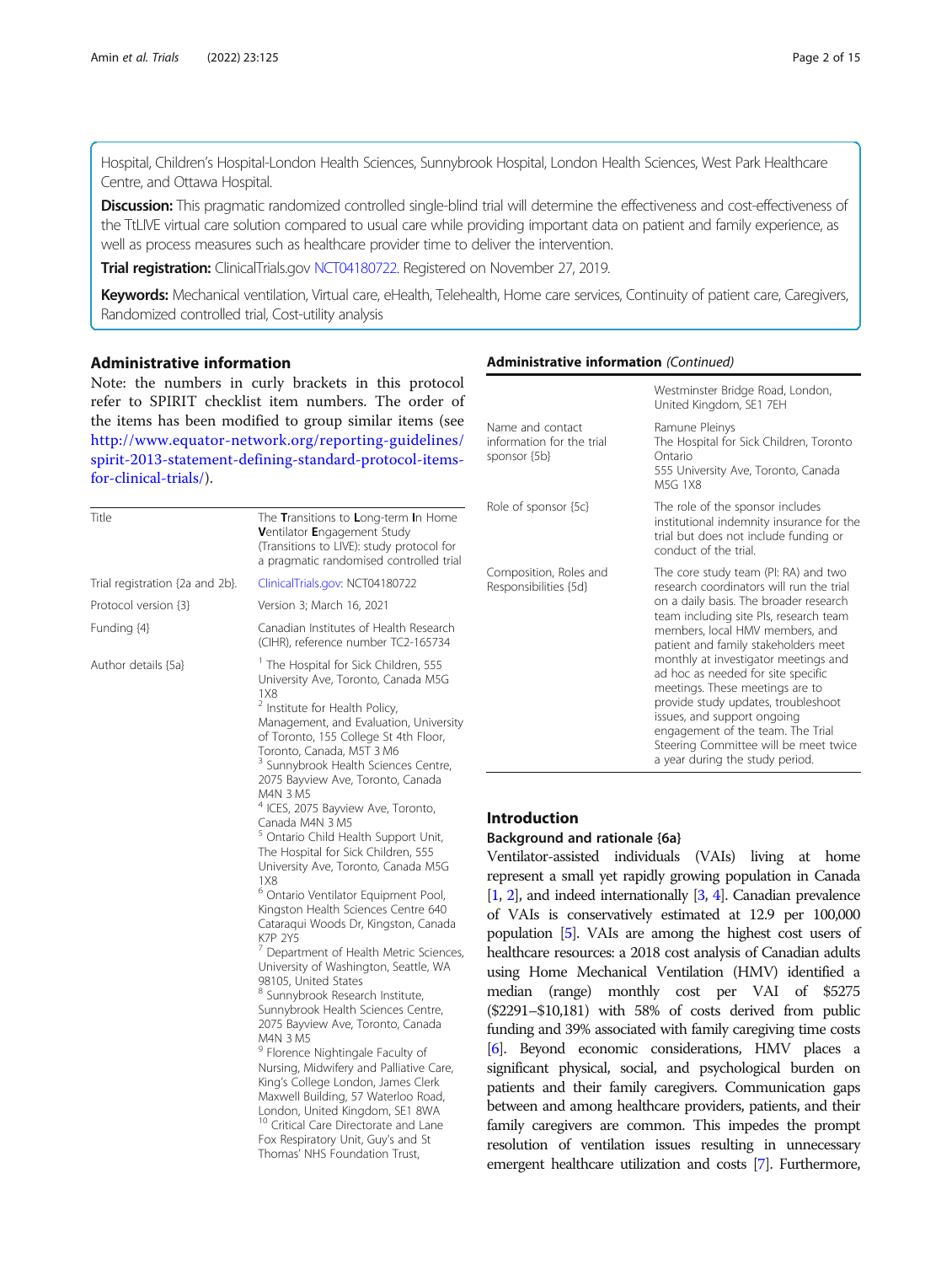the loss of access to trusted healthcare providers following hospital discharge is experienced as service fragmentation [\[8](#page-13-0), [9](#page-14-0)]. This often leads to the intensification of the family caregiver role. Caring for a VAI at home can negatively affect family caregiver health [\[10](#page-14-0)–[12](#page-14-0)]. Infrastructure to support patients and family caregivers is paramount to ensure that VAIs can continue to remain at home, and with substantial cost savings for the public healthcare system.

Virtual care technology provides an opportunity to increase patient (and family) empowerment, enable patient- and family-centered care, facilitate knowledge sharing between healthcare providers and across healthcare sectors, and may eliminate the care silos and negative experiences of transitions across settings experienced by VAIs [\[13](#page-14-0)]. VAIs are an ideal population for virtual care technology for several reasons. First, clinical follow-up is challenging because of significant costs associated with specialized assistance for travel to healthcare appointments given VAI limited mobility, medical fragility, and reliance on medical technology. VAIs are at risk for adverse events during travel due to inability to maintain access to technology (e.g., pulmonary clearance regimens including timely inhalations and frequent suctioning). This is particularly worrisome as many Canadian VAIs have to travel upwards of 100 km to access the nearest specialist ventilation center [\[14\]](#page-14-0). Second, VAIs experience multiple care transitions between and within healthcare sectors as their health status and needs change. Formalized handover between providers is frequently lacking, resulting in information gaps and additional time spent by healthcare providers searching for care plan documentation. Third, VAIs experience a lack of timely access to respiratory health professionals for home follow-up, particularly in the early stages of home transition. International evidence suggests that virtual care has the potential to reduce VAI healthcare utilization and costs to the public health system [\[15](#page-14-0)–[23](#page-14-0)].

To our knowledge, no previous study has rigorously evaluated the effectiveness of virtual care as a means of improving health service delivery during the transition to HMV for adults and children. Our Transitions to Long-Term In-Home Ventilator Engagement (TtLIVE) randomized controlled trial therefore seeks to inform the evidence base by evaluating a multi-component virtual care solution (TtLIVE) for the HMV population using the aTouchAway™ platform (Aetonix, Ottawa, Canada). The TtLIVE intervention enables virtual home visits; customizable care plans; basic clinical workflows that incorporate reminders, completion of symptom profiles and tele-monitoring; digitally secure communication via text messaging, audio and unscheduled video calls between patients, families, and healthcare providers as well as access to an education resource library for patients and families.

#### Objectives {7}

We used the Quadruple Aim framework [\[24\]](#page-14-0), developed by the Institute for Health Care Improvement, as our outcome framework. We focused our study outcomes on improvement in four core domains: (1) health, (2) patient and family experience, (3) health system cost, and (4) healthcare provider time and experience.

Our co-primary objective is to evaluate the effect of the TtLIVE intervention compared to standard of care on (1) emergency department (ED) presentation rates in the 12 months following newly transitioning to HMV and (2) family caregiver reported sense of mastery at 12 months [[25\]](#page-14-0).

Secondary objectives are to evaluate (1) number of hospital admissions and days in hospital within 6 and 12 months of newly transitioning to HMV; (2) hospital free survival at 6 and 12 months; (3) time to first ED visit and first hospital admission; (4) respiratory and nonrespiratory mortality within 6 and 12 months; (5) number and type of outpatient specialist visits within 6 and 12 months; (6) number of family physician visits within 6 and 12 months; (7) homecare service use within 6 and 12 months; (8) incremental cost of the TtLIVE intervention per patient quality-adjusted life year (QALY) gained compared to usual care from both a health system and societal perspective at 12 months; (9) healthcare provider time using the Care Coordination Measurement Tool; (10) change in family caregiver burden Zarit Burden Interview score from baseline to 6 and 12 months; (11) change in VAI health-related quality of life (HrQoL) using the EQ-5D (adults) and ED-5DY (children) from baseline to 6 and 12 months; (12) change in patient reported Sense of Mastery using the Pearlin Self-Mastery Scale at 12 months; and (13) adverse events.

Process measures include a measure of the quality of care coordination using the Family Experiences of Care Coordination (FECC) measure and through qualitative interviews, as well as fidelity metrics of use of the virtual intervention by patients/families and health care providers.

#### Trial design {8}

This will be a superiority trial design. This is a pragmatic parallel group (single blind – outcome assessors) randomized controlled trial (NCT04180722) with a nested qualitative evaluation of the 12-month TtLIVE intervention compared to standard of care, with 1:1 allocation of eligible individuals (children and adults) newly transitioning to HMV. The trial was designed in accordance with the established Standard Protocol Items: Recommendations for Interventional Trials (SPIRIT) *guidance* [\[26](#page-14-0)]. For participants allocated to the intervention group, the TtLIVE intervention will be delivered through the aTouchAway™ e-platform (via an electronic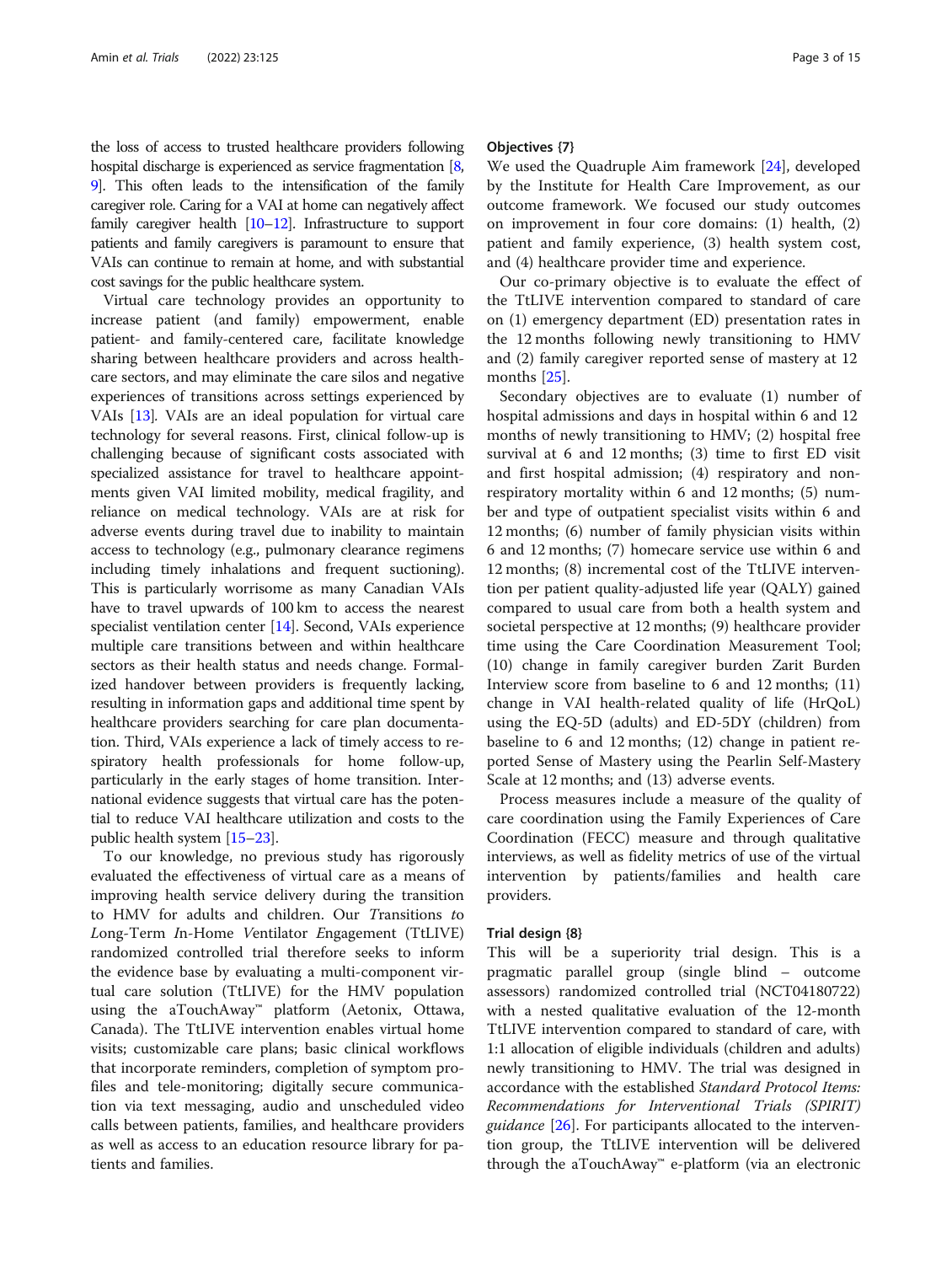tablet, Smartphone, or lap/desktop) by a participating specialist HMV program or clinic. For participants allocated to the control group, usual care of their specialist HMV program or clinic will be provided.

# Methods: participants, interventions, and outcomes

# Study setting {9}

This trial will be conducted in 8 HMV programs/clinics in Ontario, Canada. These 8 centers prescribe ≥ 80% of home ventilators to more than 1200 newly transitioning VAIs annually in the province of Ontario, Canada. Adult centers comprise West Park Healthcare Centre, The Ottawa Hospital Rehabilitation Centre, Sunnybrook Health Sciences Centre, and London Health Sciences Centre. Pediatric centers include The Hospital for Sick Children (SickKids), Children's Hospital of Eastern Ontario (CHEO), McMaster's Children's Hospital, and Children's Hospital, London Health Sciences. The Ontario Ventilator Equipment Pool is funded by the Ministry of Health and Long-term Care in Ontario and provides ventilators on loan to all children and adults in the province of Ontario receiving HMV.

# Eligibility criteria {10}

Inclusion and exclusion criteria for the trial are detailed in Tables [1](#page-4-0) and [2](#page-4-0).

# Additional consent provisions for collection and use of participant data and biological specimens {26b}

This trial does not involve collecting biological specimens for storage.

# Interventions

# Explanation for the choice of comparators {6b}

In this trial, control arm participants will receive the current standard of clinical care. Care will be delivered in accordance with the Canadian Thoracic Society (CTS) HMV clinical practice guidelines and include scheduled face-to-face or virtual (due to the COVID-19 pandemic) clinic visits with the HMV team. Additional telephone calls and emails for equipment troubleshooting and management of intercurrent illnesses will depend on medical stability. Other recommended practices include sleep studies and spirometry (where feasible) with frequency based on disease diagnosis and severity; access to the Ontario Ventilator Equipment Pool (VEP) 24-h hotline for ventilator equipment-related issues; an action plan for acute respiratory infection and/or deterioration/ disease progression; and a troubleshooting plan for ventilator-related issues. In addition, all patients are offered remote ventilator monitoring.

Proactive bi-monthly monitoring of symptoms is not standard of care at the eight participating study sites

where care outside of scheduled clinic visits is reactive and in response to VAI and family caregiver-raised causes for concern. VAIs or family caregivers can contact a member of the HMV team at each of the eight study sites outside of scheduled clinic visits during business hours for assistance with such issues. After business hours clinical issues and emergencies are directed to the ED.

# Intervention description {11a}

Each intervention group participant will receive the TtLIVE intervention delivered through the aTouchAway™ e-platform (Aetonix, Ottawa, Canada). TtLIVE comprises five main components: scheduled virtual clinic visits, virtual care and action plans, bimonthly and monthly monitoring of symptoms, monitoring of ventilator usage and related issues, and as needed virtual consultation and education resources (Table [3](#page-5-0)).

# Intervention delivery

Scheduled virtual clinic visits will take place during the first week of trial enrolment and then at 3 months  $(\pm 2)$ weeks), 6 months ( $\pm 2$  weeks), 9 months ( $\pm 2$  weeks), and 12 months (±2 weeks) depending on medical stability. Visit frequency aligns with usual care in-person or virtual visits.

A virtual care plan will be completed in partnership with the participant, caregiver, and health care team. This will include a summary of medical diagnoses, medications, allergies, ventilator and cough assist settings, and alarms as well as special precautions. The healthcare providers that are within the circle of care for the participant, will be given permission to access their "virtual chart." In addition, during the first visit, a virtual action plan will be developed by the HMV team in partnership with the participant and caregiver to address clinical and/or ventilator-related concerns. This care plan will include triggers for plan activation and actions in the event of respiratory infection/deterioration and ventilator alarm issues. A pre-determined calling tree is embedded to enable timely and appropriate response from the appropriate responder for medical and ventilator concerns.

Routine monitoring of clinical symptoms, ventilator usage, and other equipment-related issues will be conducted through participant bimonthly (VentSS) and monthly  $(S^3-NIV)$  questionnaires administered and answered over the aTouchAway™ platform. We have selected the  $S^3$ -NIV questionnaire, developed for telemonitoring of patients using NIV [[25\]](#page-14-0), as our monthly questionnaire. We have included an adapted version for the study participants using invasive ventilation.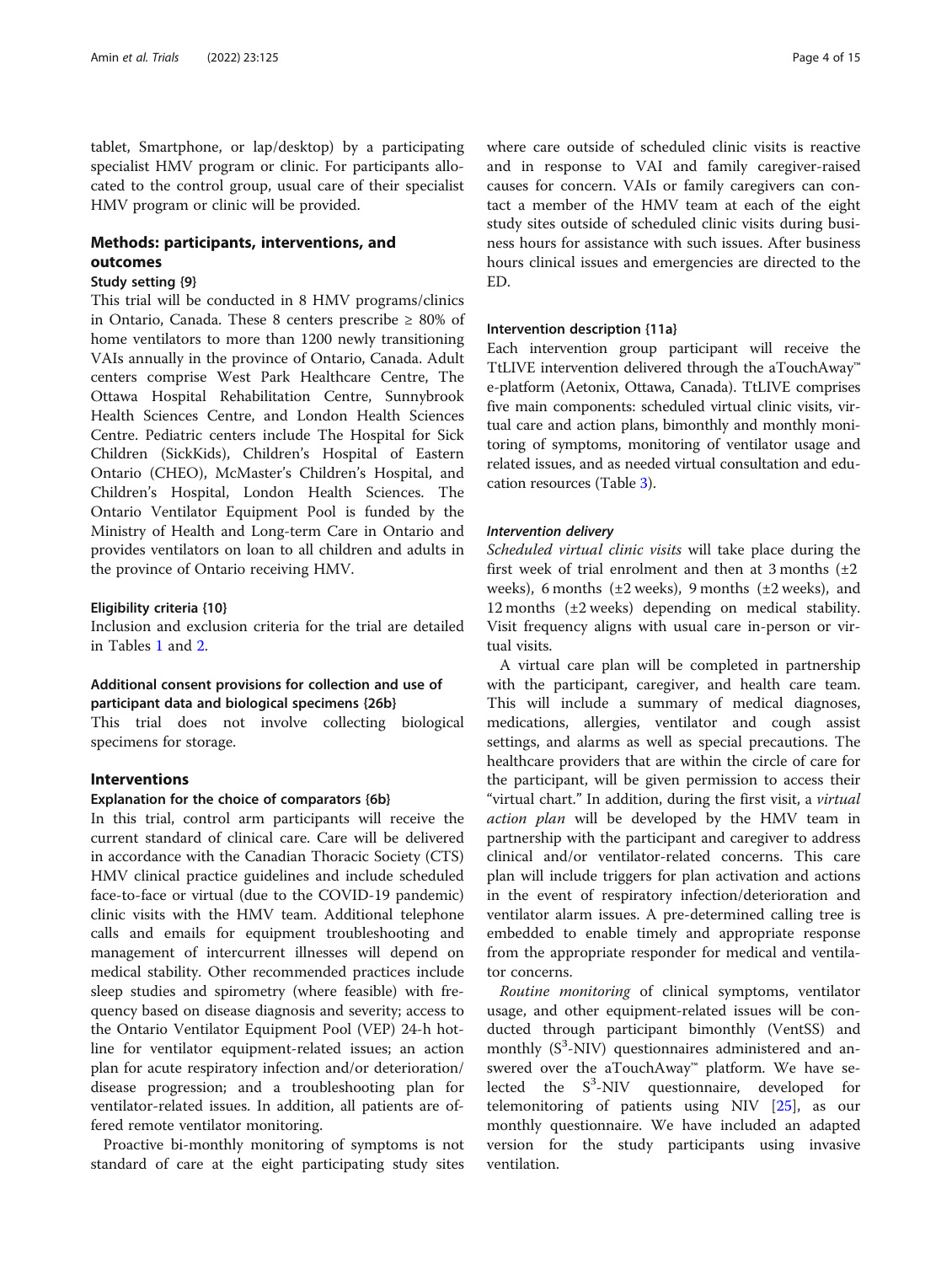<span id="page-4-0"></span>Table 1 Inclusion and exclusion criteria for study participants

| Inclusion                                                                                                                                  | <b>Exclusion</b>                                                                                                                                                |
|--------------------------------------------------------------------------------------------------------------------------------------------|-----------------------------------------------------------------------------------------------------------------------------------------------------------------|
| • Newly initiated (in-hospital or outpatient), defined as within 2<br>months, on a ventilator for HMV prescribed by a participating clinic | • Projected life expectancy of $\leq$ 2 months                                                                                                                  |
| • Reads, writes, and understands English. If patient does not meet<br>this criterion, they have a caregiver that does                      | • Significant cognitive impairment and absence/inability of a family caregiver<br>able to use aTouchAway™ or complete questionnaires on the subject's<br>behalf |
| • Provides informed consent                                                                                                                | • Uncontrolled psychiatric illness                                                                                                                              |
| • Live in a non-institutionalized setting                                                                                                  | • Enrolled in a research study to evaluate another eHealth platform or care<br>coordination model of care                                                       |
|                                                                                                                                            | . Plan to move outside of province in the next 12 months                                                                                                        |
|                                                                                                                                            |                                                                                                                                                                 |

As needed scheduled clinical consultations can be requested by the VAI, caregiver, and/or healthcare providers in the event of (1) abnormal parameters detected from routine data monitoring (i.e., questionnaire responses yield yellow or red notifications to the healthcare team); and (2) requests made by the VAI or caregiver. We have programmed questionnaire responses within the aTouchaway platform so that one response of concern results in a yellow notification and > 1 results in a red notification.

#### Intervention training

VAIs and their family members will be able to access aTouchAway™ on a range of devices including laptops, desktops, tablets, and Smartphones. Participants without access to a reliable smart device and internet will be offered a study tablet. Prior to distributing the tablet, the research team will create a secure, encrypted account for that VAI. VAIs and the families will receive formalized training (onboarding) on the TtLIVE intervention (via home or virtual visit) by a member of the research team. Instruction will be given on how to (1) operate and navigate the aTouchAway™ platform; (2) complete the virtual care plan; (3) initiate a telephone/ videoconference call; and (4) how to document and upload the ventilator and symptom monitoring data to the ventilator team.

Healthcare providers will use computers and/or smartphones enabled with aTouchAway™ to access the TtLIVE intervention. A research team member will train healthcare providers on the process of downloading the platform onto their device, creating their account, and adding them to the circle of care for a VAI.

Table 2 Inclusion and exclusion criteria for family caregiver participants

| Inclusion                                                                                     | <b>Exclusion</b> |
|-----------------------------------------------------------------------------------------------|------------------|
| • Primary caregiver of an individual newly initiated<br>on HMV that consents to participation | N/A              |
| • Reads, writes, and understands English                                                      |                  |
| • Provides informed consent                                                                   |                  |

# Criteria for discontinuing or modifying allocated interventions {11b}

The TtLIVE intervention would be discontinued if requested by a participant.

Strategies to improve adherence to the intervention {11c} A multimodal strategy will be employed to enhance TtLIVE intervention adherence. Study participants that do not complete their symptom and ventilator surveys within an a priori established period of 24 h or 48 h will receive two reminders via the aTouchAway™ app for each questionnaire needing completion. Intervention participants will also have access to the unblinded research coordinator through secure messaging, phone, or video call to troubleshoot any issues, review the app features, or answer any questions.

# Relevant concomitant care permitted or prohibited during the trial {11d}

Co-enrolment in another research study involving an eHealth intervention or care coordination model of care will be prohibited for the duration of the study period.

# Provisions for post-trial care {30}

Towards the end of the 12-month study period, the local HMV team will prepare the patients, caregivers, and healthcare providers for transition back to usual care for study participants allocated to the intervention group.

# Outcomes {12}

See Table [4](#page-6-0) for a list of study outcomes.

# Data collection

# Baseline data

We will collect baseline demographic, medical, and psychosocial data on study enrolment. An unblinded Research Coordinator will contact participants via telephone to collect this and notify participants of study allocation following consent and randomization.

VAI demographics and characteristics We will document demographic, medical, and psychosocial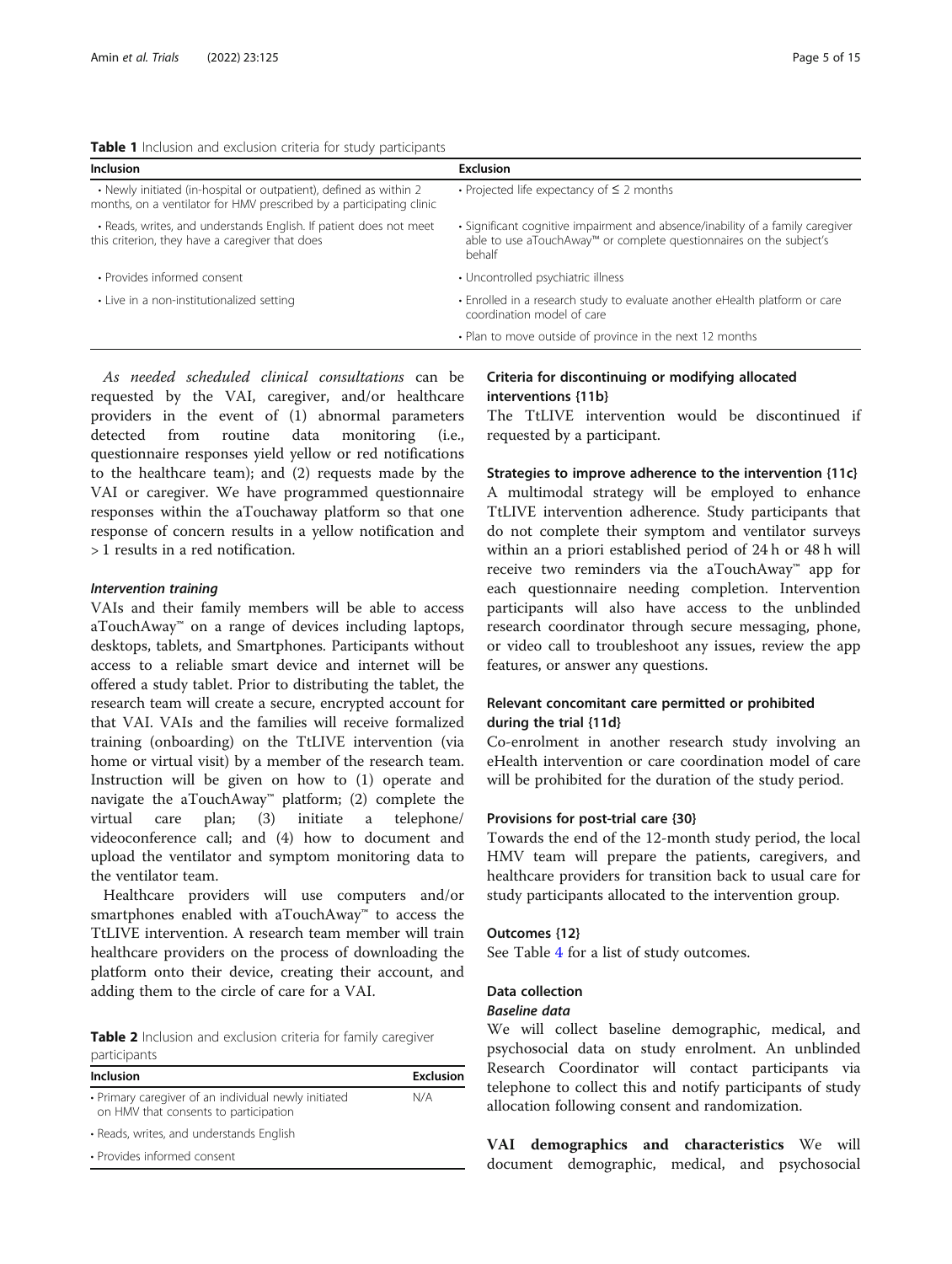#### <span id="page-5-0"></span>Table 3 TtLIVE components

| Intervention feature                                              | <b>Details</b>                                                                                                                                                                                                                                                                                                                                                                                                                                                                                                                                             |
|-------------------------------------------------------------------|------------------------------------------------------------------------------------------------------------------------------------------------------------------------------------------------------------------------------------------------------------------------------------------------------------------------------------------------------------------------------------------------------------------------------------------------------------------------------------------------------------------------------------------------------------|
| Scheduled virtual clinic visits                                   | I. Virtual clinic visits with VAI, family, and HMV clinical team over the aTouchAway™ platform will be<br>scheduled at the usual frequency of face-to-face or virtual clinic visits in the standard of care group.<br>II. Structure and content will be based on the structure and content of usual care face-to-face or vir-<br>tual ventilator clinic visit and include clinical history and symptoms, ventilator data download re-<br>ports, airway clearance device data downloads, and ventilator alarm review and plan of care.                      |
| Virtual care plan and action plan                                 | I. Co-developed by and accessible to VAI, family, and nominated circle of care members<br>II. Summary of medical diagnoses, medications, allergies, ventilator and cough assist settings and<br>alarms, and special precautions<br>III. Bespoke action plan for clinical and equipment-related issues developed by each clinical team as<br>part of standard clinical care                                                                                                                                                                                 |
| Scheduled monitoring                                              | I. Bimonthly monitoring with the VentSS questionnaire of symptoms/signs, ventilator usage, and/or<br>ventilator-related equipment issues and/or alarms indicative of respiratory infection and/or deterior-<br>ation/ disease progression<br>II. Programmed daily and/or weekly reminders to encourage adherence with equipment use and/or<br>maintenance<br>III. Monthly monitoring with the S <sup>3</sup> -NIV questionnaire of symptoms/signs, ventilator usage, and/or<br>ventilator-related equipment issues<br>IV. Remote monitoring of ventilators |
| Scheduled as needed Consultation over the<br>aTouchAway™ platform | I. Triggered by concerning symptoms and/or ventilator parameters (ie yellow or red monitoring<br>alerts)<br>II. Requested by VAI/family and/or healthcare providers<br>III. Secure messaging, voice call, virtual or face-to-face visit                                                                                                                                                                                                                                                                                                                    |
| <b>Education resource library</b>                                 | I. Access to documents and videos customized to their technology type. For example, ventilator<br>cleaning quides, education refreshers on equipment, and methods for troubleshooting ventilator<br>problems.                                                                                                                                                                                                                                                                                                                                              |

characteristics that include smoking status/history and number of pack years (teens and adults); influenza, pneumovax vaccination and COVID-19 status; other medical technology at home; number of hours and type of homecare provider support; and distance (km) from referral ventilation center. We will collect participant's health card number (Ontario Health Insurance Plan (OHIP) number), date of birth, sex, and randomization allocation for linking to health care databases that contain information about physician, hospital, home care services, and medications that are paid for through universal health insurance administered by the Ontario government.

Caregiver demographics and characteristics The following demographic characteristics will be obtained from the primary caregiver: age, sex, marital status, family income, the highest level of education, and employment status.

# Healthcare utilization and costs

Health administrative data We will use provincial health administrative data (facilitated through Institute of Clinical Evaluative Science [IC/ES]), collected by the province of Ontario for the administration of its universal health care system, to obtain data on health utilization outcomes over the 12-month trial period. We will verify other public healthcare utilization through participant self-report using the AHCR-hybrid.

Seven provincial health administrative databases will be used: the Ontario Health Insurance Plan Physicians Services Database for information about physician visits; the Canadian Institute of Health Information (CIHI) Discharge Abstract Database for information on hospital admissions; the CIHI National Ambulatory Care Reporting System for information about emergency department visits and ambulatory day surgeries, the Registered Persons Database for demographic information and deaths outside of a hospital setting; the Ontario Home Care Database for information about provincially funded home care use; and the National Rehabilitation Reporting System for information on inparticipant rehabilitation programs.

Participant/caregiver study information will be linked deterministically to the health administrative data using healthcare numbers provided to all individuals insured by the Ontario Health Insurance plan. This will be encrypted for privacy and security. Analysis of linked data will occur within the safe and secure computing environment, and according to the privacy policies of ICES (ICES.on.ca). Study investigators will be provided de-identified summary data.

Ambulatory Home Care Record-Hybrid (AHCR-hybrid) In addition to the AHCR [\[27](#page-14-0)], a hybrid form was developed with a set of customized study-specific questions [[28](#page-14-0)] which was appended to better capture the data needs of the planned economic evaluation. We will use the AHCR-hybrid to collect health care resource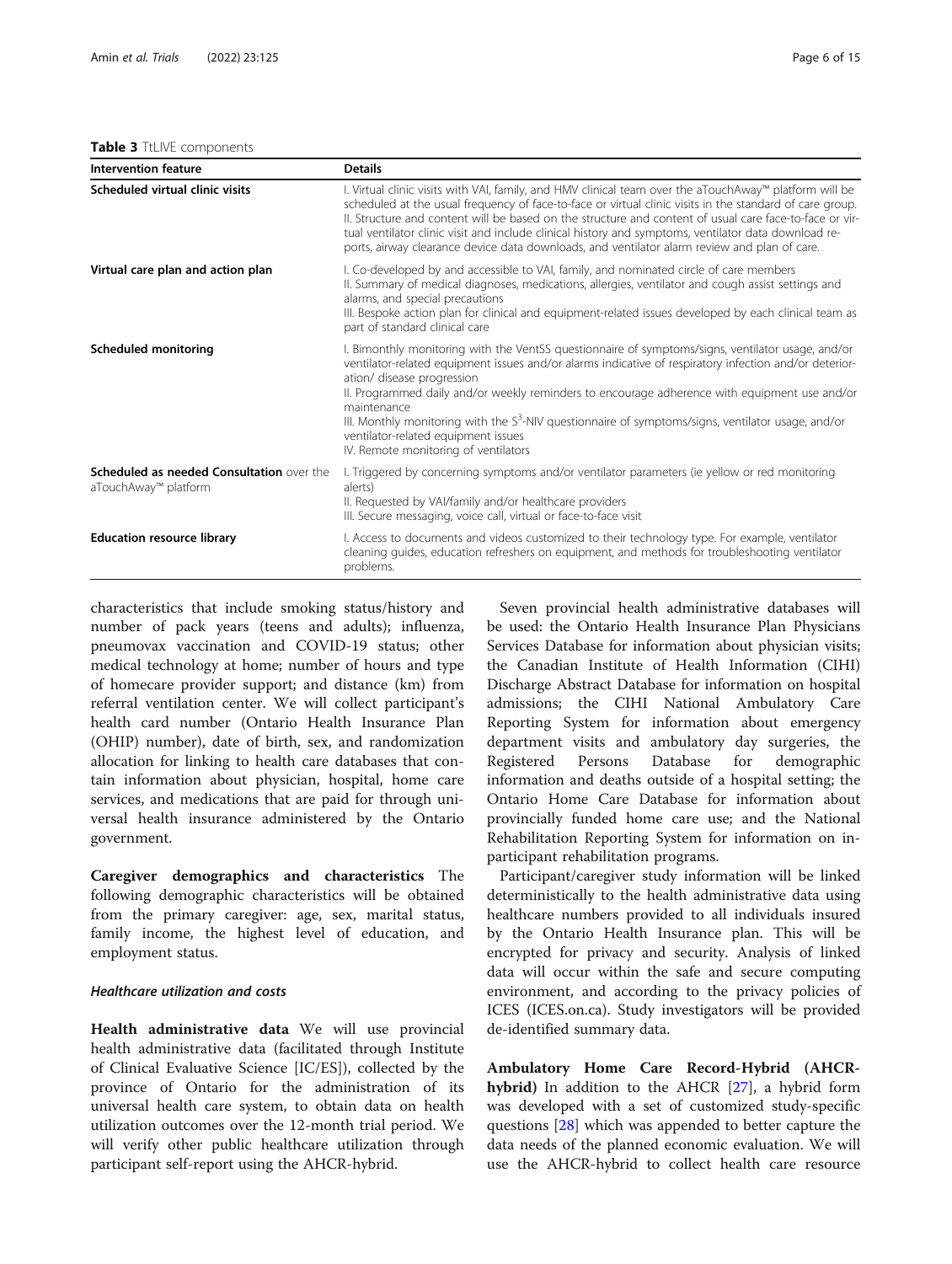<span id="page-6-0"></span>

| Table 4 Study outcomes and study measures/instruments |  |
|-------------------------------------------------------|--|
|-------------------------------------------------------|--|

| Study outcomes                                                                                                                                                                                                                           | Measure/instrument                                                                                                      |
|------------------------------------------------------------------------------------------------------------------------------------------------------------------------------------------------------------------------------------------|-------------------------------------------------------------------------------------------------------------------------|
| Co-primary outcomes                                                                                                                                                                                                                      |                                                                                                                         |
| ED visit rates at 12 months                                                                                                                                                                                                              | Health administrative data and AHCR-hybrid                                                                              |
| Change in family caregiver reported sense of mastery at 12 months                                                                                                                                                                        | Pearlin Self-Mastery Scale score                                                                                        |
| Secondary outcomes                                                                                                                                                                                                                       |                                                                                                                         |
| Healthcare utilization outcomes                                                                                                                                                                                                          |                                                                                                                         |
| Number of hospital admissions and days in hospital over 6 and 12 months                                                                                                                                                                  | Health administrative data and AHCR-hybrid                                                                              |
| Hospital free survival at 6 and 12 months                                                                                                                                                                                                | Health administrative data and AHCR-hybrid                                                                              |
| Time to first ED visit and first hospital admission                                                                                                                                                                                      | Health administrative data and AHCR-hybrid                                                                              |
| Overall survival at 6 and 12 months                                                                                                                                                                                                      | Health administrative data and AHCR-hybrid                                                                              |
| Number and type of outpatient specialist visits at 6 and 12 months                                                                                                                                                                       | Health administrative data and AHCR-hybrid                                                                              |
| Number of family physician visits at 6 and 12 months                                                                                                                                                                                     | Health administrative data and AHCR-hybrid                                                                              |
| Homecare service use at 6 and 12 months                                                                                                                                                                                                  | Health administrative data and AHCR-hybrid                                                                              |
| Participant and caregiver outcomes                                                                                                                                                                                                       |                                                                                                                         |
| Change in caregiver burden from baseline to 6 and 12 months                                                                                                                                                                              | Zarit Burden Interview                                                                                                  |
| Change in VAI health-related quality of life (HrQoL) from baseline to 6 and 12<br>months                                                                                                                                                 | EQ-5D-5L (adults) and EQ-5DY (children)                                                                                 |
| Change in patient reported sense of mastery at 12 months                                                                                                                                                                                 | Pearlin Self-Mastery Scale score                                                                                        |
| Ventilator use/alarms and signs and symptoms questionnaire                                                                                                                                                                               | VentSS and the S <sup>3</sup> -NIV questionnaires                                                                       |
| Economic outcomes                                                                                                                                                                                                                        |                                                                                                                         |
| Cost utility (ICER) of TtLIVE intervention compared to usual care in improving<br>patient utility                                                                                                                                        | AHCR-hybrid; provincial datasets (IC/ES); provincial costing<br>sources (OCCI); EQ-5D-5L (adults) and EQ-5DY (children) |
| Healthcare provider outcomes                                                                                                                                                                                                             |                                                                                                                         |
| Healthcare provider time                                                                                                                                                                                                                 | Care Coordination Measurement Tool                                                                                      |
| Process measure outcomes                                                                                                                                                                                                                 |                                                                                                                         |
| Quality of care coordination                                                                                                                                                                                                             | Family Experiences of Care Coordination                                                                                 |
| Adherence to TtLIVE intervention by VAIs/family caregivers over 12 months<br>and platform usage                                                                                                                                          | aTouchAway Metrics                                                                                                      |
| Adherence to TtLIVE intervention by healthcare providers over 12 months and<br>platform usage                                                                                                                                            | aTouchAway Metrics                                                                                                      |
| Adverse events                                                                                                                                                                                                                           |                                                                                                                         |
| Adverse events unique to the use of the aTouchAway™ platform and the<br>internet (technical issues due to software (aTouchAway™ platform) or<br>hardware (the iPad/ phone/ computer being used) failure, privacy, and<br>security breach | Direct reporting from Aetonix, patient, and caregiver                                                                   |

utilization. Completed monthly, it will be used to capture public and private healthcare utilization including ED visits, hospitalizations, ambulatory/out-patient, and home-based health services. The tool will also capture patient and caregiver private and out-of-pocket health care expenditures, lost productivity relating to caregiving or obtaining medical care as well as adverse events or performance issues related to the use of aTouchAway™ platform and the internet.

Intervention costs for the technology, the aTouchAway<sup>TM</sup> platform, will be obtained from commercial pricing as well as study data. Both implementation and annual maintenance costs for the

intervention will be determined on a per-patient basis and assigned to each participant in the intervention arm.

# Participant and caregiver experience measures

These will be collected via telephone by a blinded Research Coordinator.

Pearlin Self-Mastery Scale The Pearlin Mastery Scale (PM) measures an individual's sense and level of mastery. Mastery is a psychological resource defined as "the extent to which one regards one's life-chances as being under one's own control in contrast to being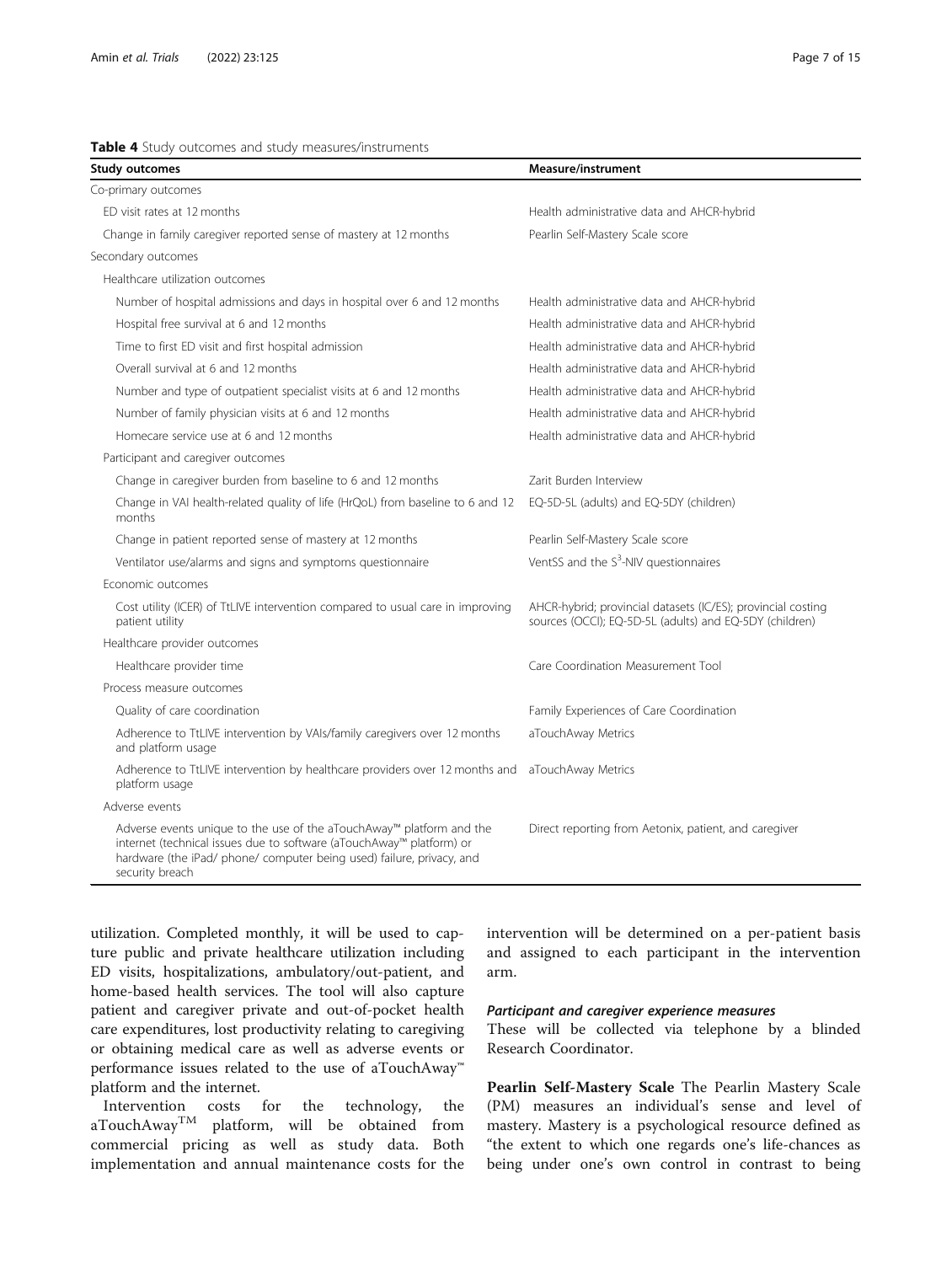fatalistically ruled," [\[29\]](#page-14-0). The 7-item scale comprises five negatively worded items and two positively worded items, presented with the following response options: (1) strongly disagree, (2) disagree, (3) agree, (4) strongly agree. The negatively worded items require reverse coding prior to scoring, resulting in a score range of 7 to 28, with higher scores indicating greater levels of mastery [[29\]](#page-14-0). Caregiver reported Pearlin-Self Mastery Scale was chosen as the co-primary outcome over the self-reported Pearlin-Self-Mastery Scale as not all study participants would be able to complete a self-reported questionnaire. Caregiver reported and participant reported Pearlin Self-Mastery Scales will both be obtained where possible.

Zarit Burden Interview (ZBI) We will use this 22-item questionnaire to assess caregiver burden (change from baseline to 6 and 12 months). The 22 items are assessed on a 5-point Likert scale, ranging from  $0 =$  "never" to 4 = "nearly always." The questions focus on areas such as caregiver health, psychological well-being, finances, social life, and the relationship between them and their family member (study participant). This questionnaire has demonstrated validity and reliability in caregivers of individuals with chronic conditions [\[30](#page-14-0), [31\]](#page-14-0).

Euro-Quality of Life- 5 Dimensions Scale (EQ-5D) The EQ-5D is a well-known and widely used health status instrument. It provides a concise, generic instrument used to measure, compare, and value health status across disease areas [[32](#page-14-0), [33](#page-14-0)]. The instrument provides a health utility score. We will use the EQ-5D-5L (above 18 years of age) and EQ-5D Youth (EQ-5DY) (pediatrics; 4–18 years of age) to assess VAI health status (change from baseline to 6 and 12 months). The EQ-5D will also be used in the cost-utility analysis to observe change between the two groups. The utility score will be used in the calculation of the incremental cost-effectiveness ratio [\[34](#page-14-0)].

Family Experiences with Coordination of Care (FECC) We will use the FECC to assess the family perception of the quality of care coordination. This questionnaire has demonstrated validity and reliability in individuals with medical complexity [\[35\]](#page-14-0). The FECC will be administered to study participants and family caregivers participating in the qualitative interviews along with other questions that explore experiences with care coordination.

VentSS This questionnaire has been developed for this trial to ask questions about ventilator usage and issues as well as clinical signs and symptoms of the study participants. There are a total of 9 questions.

S<sup>3</sup>-NIV We will use an adapted version of this questionnaire to evaluate 3 important domains related to HMV, specifically respiratory symptoms, sleep quality, and ventilation-related side effects, in both invasively and non-invasively ventilated participants. This is a selfadministered questionnaire that has demonstrated validity and test-retest reliability for patients using home non-invasive ventilation 25.

# Care coordination measures

Care Coordination Measurement Tool (CCMT) We will use this validated tool to track health care delivery activities [\[36](#page-14-0)]. The tool has established validity for children established on HMV [\[36](#page-14-0)]. We will use the tool for HMV center/clinic team members to quantify and characterize all VAI care encounters including time spent [[37\]](#page-14-0). We will assess the relationship between these encounters and later resource utilization. The CCMT will be completed for a randomly selected 10% of study participants in each study arm to minimize the documentation burden for healthcare providers.

# Process measures

For those participants randomized to the intervention arm, we will measure usage metrics and adherence to TtLIVE intervention components. Specifically, we will document:

- 1)  $n$  (%) of the 5 (1, 3, 6, 9, 12 months) clinic visits conducted virtually as opposed to face-to-face
- 2)  $n$  (%) of the 5 (1, 3, 6, 9, 12 months) virtual device data downloads available for the HMV team at the virtual clinic visit
- 3)  $n$  (%) of participants with a fully completed virtual care plan 6 weeks after study enrolment
- 4)  $n$  (%) of the 26 bimonthly symptom/ventilator check-in questionnaires completed (i.e., administered every 2 weeks)
- 5)  $n$  (%) of the 12 monthly S<sup>3</sup>-NIV questionnaires completed (i.e., administered monthly)
- 6) Number of messages, audio calls, and telephone calls initiated by patients/family and healthcare providers
- 7) Number of concerning (status yellow and red) ventilator monitoring alerts based on bimonthly and monthly symptom monitoring, and time to alert being addressed.
- 8) Adverse events unique to the use of the aTouchAway™ platform and the internet.

# Nested qualitative interviews

We will conduct semi-structured interviews with a purposive diverse sample (ALS versus non-ALS, invasive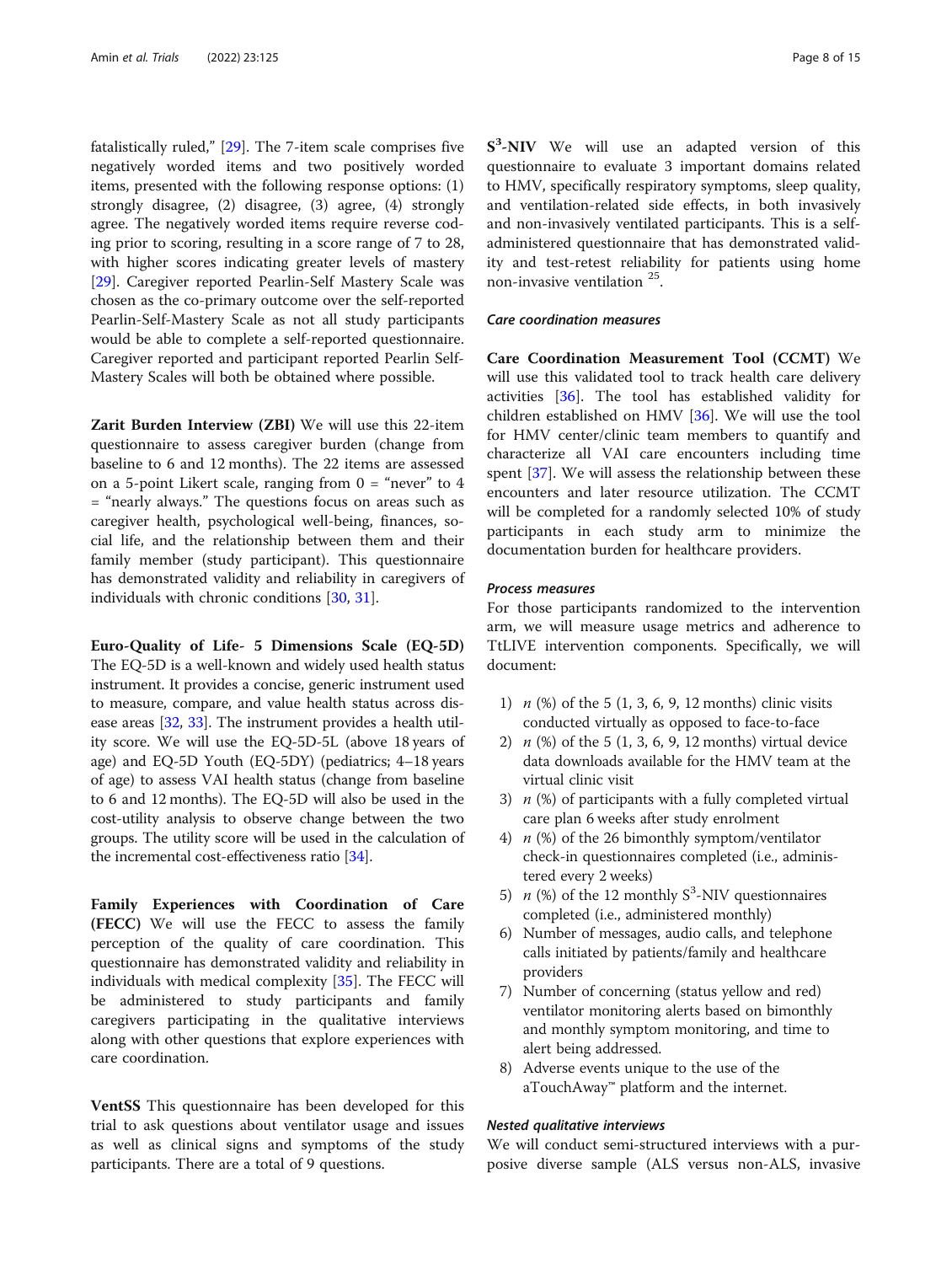versus non-invasive ventilation, different study sites, rural versus urban residence, low (< 40%) and high (≥70%) intervention adherence) of 20 VAIs, 20 family caregivers of study participants and 20 circle of care healthcare providers (at 6 months  $(n=60)$ ) to explore barriers and facilitators to intervention adherence.

To participate in interviews, participants or their caregivers must be able to communicate verbally for the duration of an interview. Health care providers must meet the following criteria:

# Interview inclusion criteria for healthcare providers

- (1) Healthcare provider for individuals newly initiated (in-hospital or outpatient) on HMV
- (2) Use of the aTouchAway™ for at least five participant encounters
- (3) Provides informed consent.

Once informed consent is obtained, interviews will be conducted by telephone or via audio or video communication on the aTouchAway™ app based on participant preference. All interviews will be conducted by the same study team member with expertise in qualitative interviewing and knowledge of this study population. Using the same interviewer ensures consistency and opportunity to introduce and probe topics raised by other participants. Interviews are expected to last approximately 60 min, will be digitally recorded with permission, and transcribed verbatim by a professional transcription company. We will remove identifying personal information from interview data prior to the analysis of the interview transcripts.

# Participant timeline {13}

The participant timeline is shown in Table [5.](#page-9-0)

#### Sample size {14}

To determine our sample size we used simulations and data from our previous study of VAIs using Ontario health administrative data [\[2](#page-13-0)]. We simulated data based on a negative binomial distribution assuming 50% of VAIs visit the ED and had a mean number of 2.6 visits, for an overall yearly incidence rate of 1.3 ED visits. We need 200 participants/ study group to detect a 30% drop-in yearly incidence rate to of 0.91 at 12 months with  $\alpha$  = 5% and power 80%. Given an estimated attrition rate of 10%, we will recruit a total of 440 participants. For our co-primary outcome, assuming a minimum clinically important difference in the Pearlin Mastery Scale score of 2.95, standard deviation of 4.5, power of 90%, and alpha = 5%, we would require a sample size of 50 study participants in each group for a total of 100 participants [\[38](#page-14-0), [39](#page-14-0)]. Therefore, with our planned sample size of 440 participants, we are powered for our

co-primary outcomes of ED visits and family caregiver reported Pearlin Mastery Scale score.

#### Recruitment and patient consent {15}

There are approximately 1200 new ventilators (100/ month) across Ontario/year. We are aiming to recruit a conservative 20%  $(n=20)$  of all new ventilator users/ month. Study participants will be recruited from 8 different HMV programs across the province of Ontario. These HMV programs chosen prescribe over 85% of all ventilators in the province. Study recruitment will occur over a 22-month period. The clinical teams from each of the HMV programs will introduce the study.

#### Consent or assent {26a}

Potential participants will be introduced to the study by a physician or clinic team member from the participating sites during a clinic appointment, hospital admission, or other patient encounters when HMV prescription occurs. The physician/HMV team member will review the study participant information sheet with the individual and family member. Interested and eligible individuals will be contacted by the unblinded research coordinator (MA) via email or telephone within 0–2 months of HMV initiation to obtain written informed consent.

{26b}

Additional consents for biological specimens are not necessary.

# Assignment of interventions: allocation

# Sequence generation {16a}

Participants will be randomized to the intervention or usual care arms using a centralized randomization schedule through the Ontario Child Health Support Unit (OCHSU). Randomization will be stratified per site. Randomly permuted blocks of size 6 will be used to ensure that the two groups have similar size throughout the trial for each site as well as for the trial overall. We will use a 1:1 allocation ratio stratified by pediatric, adult amyotrophic lateral sclerosis (ALS) patients, adult non-ALS patients, and type of ventilation (invasive or noninvasive).

# Allocation concealment mechanism {16b}

The centralized randomization schedule is embedded into the REDCap study database. When a patient is enrolled, they are assigned to an intervention within the database.

# Implementation {16c}

The allocation sequence is generated using a centralized randomized schedule through the Ontario Child Health Support Unit (OCHSU). The centralized research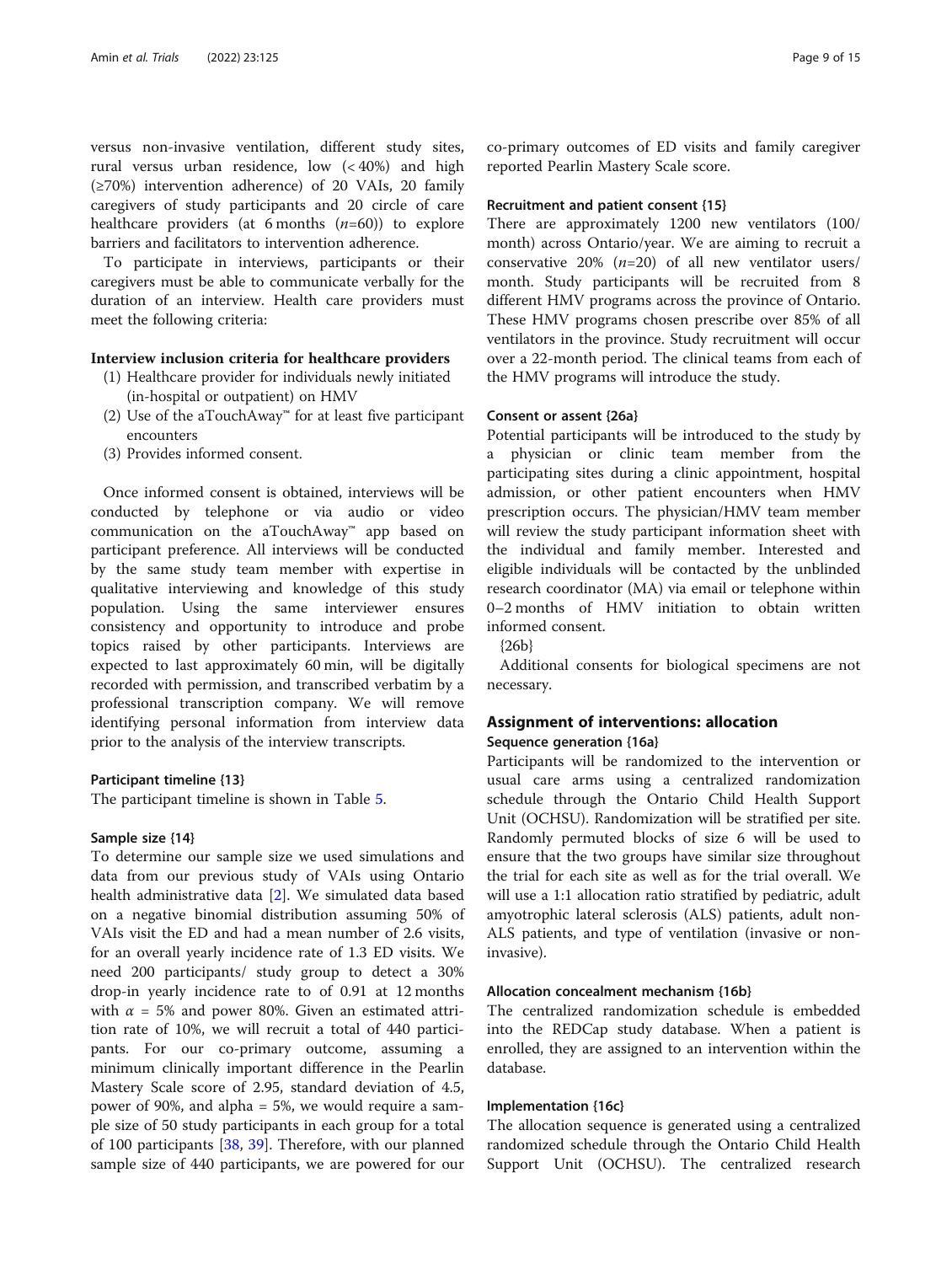<span id="page-9-0"></span>

| Table 5 Study participant assessment timeline |  |
|-----------------------------------------------|--|
|-----------------------------------------------|--|

| Tool                                                                    | <b>Time</b>         | Baseline Every 4 | weeks | <b>Monthly</b> | Any clinical<br>encounter | 3 | 6<br>month months months | 12       |
|-------------------------------------------------------------------------|---------------------|------------------|-------|----------------|---------------------------|---|--------------------------|----------|
| Participants (with/without caregiver assistance)                        |                     |                  |       |                |                           |   |                          |          |
| Demographic/baseline data                                               | $10 - 15$<br>min    | $\times$         |       |                |                           |   |                          |          |
| Ambulatory and Home Care Record (Hybrid) [27,28                         | $10 - 20$<br>min    | $\times$         | X     |                |                           |   |                          |          |
| Euro-Quality of Life- 5D-5L Dimensions Scale [32,33]<br>(5D-Y for kids) | $10 - 15$<br>min    | $\times$         |       |                |                           |   | $\times$                 | $\times$ |
| Qualitative interviews**                                                | $60 \,\mathrm{min}$ |                  |       |                |                           |   | $\times$                 | $\times$ |
| S3-NIV*** [6]                                                           | 5 min               | $\times$         |       | Χ              |                           |   |                          |          |
| Pearlin Self-Mastery Scale                                              | 5 min               | $\times$         |       |                |                           | X | Χ                        | X        |
| VentSS***                                                               |                     |                  | Χ     |                |                           |   |                          |          |
| <b>Caregivers</b>                                                       |                     |                  |       |                |                           |   |                          |          |
| Demographic data                                                        | 5 min               | $\times$         |       |                |                           |   |                          |          |
| Qualitative Interviews**                                                | 60 min              |                  |       |                |                           |   | X                        | $\times$ |
| Family Experiences with Coordination of Care                            | $20 - 30$<br>min    |                  |       |                |                           |   | X                        | Χ        |
| Zarit Burden Interview                                                  | $5 - 10$<br>min     | $\times$         |       |                |                           |   | $\times$                 | X        |
| <b>Healthcare providers</b>                                             |                     |                  |       |                |                           |   |                          |          |
| Care Coordination Measurement Tool                                      | $< 5$ min           |                  |       |                | Χ                         |   |                          |          |
| Qualitative interviews**                                                | 60 min              |                  |       |                |                           |   | $\times$                 | Χ        |

\*\*\*Only completed by intervention group

\*\*Only completed by a subset of participants/ caregivers/ healthcare providers

\*Only completed by caregivers completing qualitative interviews

coordinator (MA) will enroll patients and assign participants to interventions based on the centralized randomization schedule results.

## Assignment of interventions: blinding

# Who will be blinded {17a}

Due to the nature of the intervention, it is not possible for study participants or treating HMV teams to be blinded. The Research coordinator responsible for collecting self-reported outcome measures will be blinded to the allocation assignment. The data analyst will be blinded.

# Procedure for unblinding if necessary {17b}

The design is open label with only outcome assessors being blinded so unblinding will not occur.

#### Data collection and management

#### Plans for assessment and collection of outcomes {18a}

Study data will be managed (collected and stored) using Research Electronic Data Capture (REDCap), a secure web-based tool for building and managing databases. Patients and family caregivers can complete the study questionnaires over the telephone with a research

coordinator (who will input data in the REDCap), or via an electronic link sent via email through REDCap.

The study PI (RA) trained the assessors on the study procedures and tools. In addition, database development and management are being performed in partnership with the Ontario Child Health Support Unit (OCHSU). Data quality routine checks is being performed quarterly by OCHSU and there are standing meetings between the study team and OCHSU to review data quality issues, data check results, and potential data completion issues. In addition, a weekly report is generated by OCHSU for the research team regarding any data completeness/ quality issues. Please see Item 12: Outcomes including Table [4](#page-6-0) for a description of all the study instruments being used along with their reliability and validity. Data collection forms are available upon request from the study PI (RA).

# Plans to promote participant retention and complete follow-up {18b}

We will provide a CAN\$25 voucher for all participants in lieu of their time and an additional \$30 voucher for the subset of participants completing qualitative interviews. To promote study retention and increase engagement, in the intervention arm, the unblinded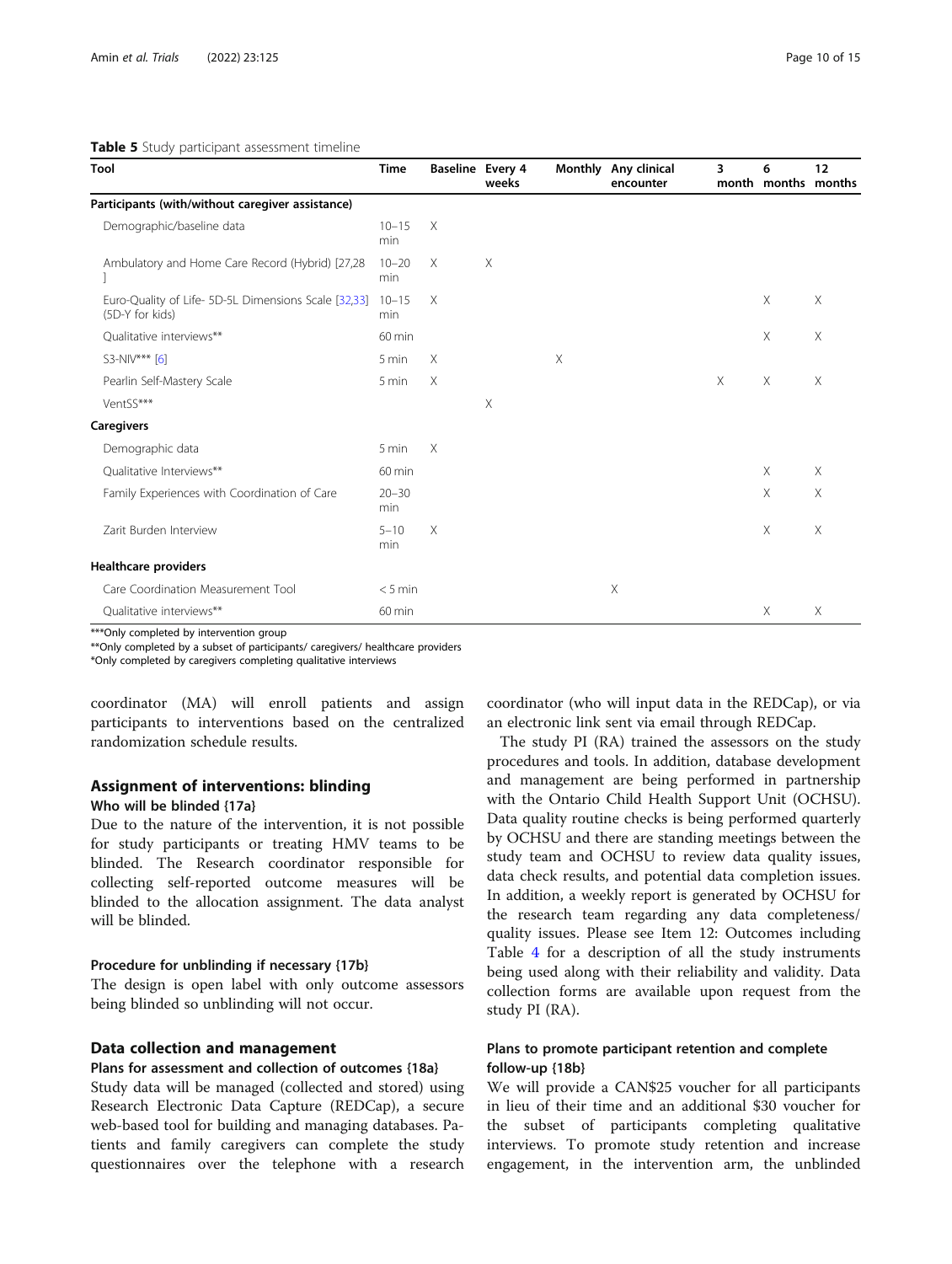research coordinator will send a weekly message or "tip of the month" through the aTouchAway app. Messages will serve as reminders, and also be clinically relevant to the care of individuals using HMV.

# Data management {19}

All data entry will be done electronically. The research coordinator (MA) will enter data into the database for screening and randomization purposes. Study participants can enter the information directly into REDcap or this will be done by study personnel on their behalf over the telephone. After each data entry timepoint, study personnel reviews the data forms for completion. The OCHSU will develop weekly enrollment and quarterly data quality reports.

# Confidentiality {27}

A REDCap study database will be developed and maintained by the Ontario Child Health and Support Unit (OCHSU), the trial data management center. Participants will be identified in the database by a unique study ID number. Case report forms will also be linked by this ID. An external user interface will be created on REDCap for participants who opt to complete the surveys online. A separate secure list of participant names and contact information will be maintained in an encrypted Microsoft Excel spreadsheet. All study-related electronic data files will be passwordprotected and reside on the study lead hospital server. Only research team members will have access to the server study file location via password-protected computers.

#### Privacy considerations

aTouchAway™: operates in accordance with Ontario's Personal Health Information Protection Act (PHIPA) policy. aTouchAway™ is password protected. Data is stored exclusively in a Canadian cloud with no transborder data transmission. To prevent unauthorized access, maintain data accuracy, and ensure the correct use of information, Aetonix has put in place appropriate physical, electronic, and administrative procedures to safeguard and secure information. We will adhere to all of ICES' privacy policies and procedures and the privacy best practices endorsed by CIHR (www.cihr irsc.gc.ca/e/ 290702.html#Summary). All non-ICES study data will be securely stored on OCSHU servers throughout the duration of the study and for up to 10 years after study completion. Anonymized trial data will be available upon completion of the study upon request to enable international prospective meta-analysis.

Plans for collection, laboratory evaluation, and storage of biological specimens for genetic or molecular analysis in this trial/future use {33}

Please see {26b}; there will be no biological specimens collected.

# Statistical methods

# Statistical methods for primary and secondary outcomes {20a}

The number of ED visits will be analyzed using Poisson or negative binomial regression. Pearlin Mastery Scale scores at 12 months will be analyzed using linear or robust regression models depending on the distribution of the data and adjusting for baseline Pearlin score. Both analyses will adjust for the for the stratified clinical site. We will conduct a secondary analysis of the primary outcome, ED visits, adjusting for a priori chosen clinically important covariates: age, sex, and clinical site; and stratified by pediatric, adult ALS, and adult non-ALS and ventilation type (invasive or non-invasive ventilation). Analysis of secondary outcomes, viewed as exploratory in nature, will vary depending on the outcome: count data (i.e., number of hospitalizations) will be compared with Poisson or negative binomial regression as appropriate; hospital free survival via Kaplan- Meier curves and Cox proportional hazards; time to ED admission and hospitalization using Fine and Gray models to account for competing risk of death; continuous repeated measures outcomes (EQ-5D-3L/5D-Y, FECC, ZBI, and CCMT) using linear mixed effects models.

# Interim analysis {21b}

Interim analyses were not deemed necessary given the low-risk nature of the TtLIVE intervention.

# Methods for additional analyses (e.g., subgroup analyses) {20b}

# Cost-utility analysis

We will conduct a cost-utility analysis (CUA) to determine the incremental costs (or cost-savings) of the TtLIVE intervention versus usual care for improving quality-adjusted life years (QALYs). A health system and societal approach will be used with a 12-month time horizon. Direct health care costs, including costs of the intervention and health services used during the study period, will be collected from the AHCR-hybrid and by linkage with administrative databases. Costs associated with health care usage as determined in the health administrative data will be used to determine direct health care costs. Direct patient costs will include out-ofpocket expenses attributable to obtaining health care for their HMV. Indirect patient costs will include productivity losses and lost leisure time. Utility will be measured with the EQ-5D-3L and EQ-5D-Y. Cost-effectiveness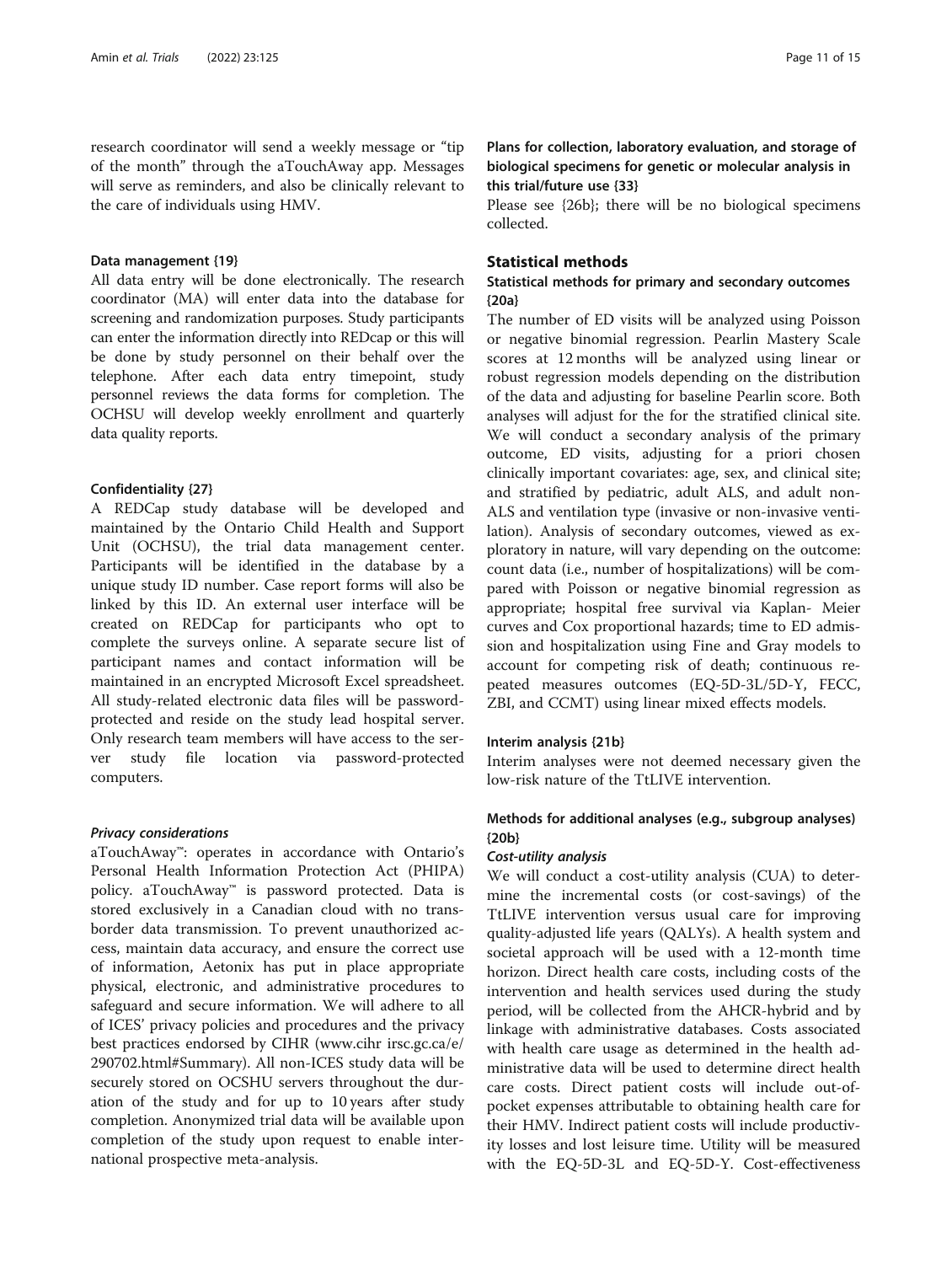will be expressed as the incremental cost-effectiveness ratio (ICER), calculated by dividing incremental costs between treatment and usual care arms by the incremental change in QALYs from baseline and 12 months. Costs will be reported in 2023 Can\$. Extensive one-way deterministic sensitivity analyses will be performed to evaluate the robustness of the results and to evaluate uncertainty in any assumptions. Probabilistic sensitivity analysis using Monte Carlo simulation will be used to further evaluate uncertainty and establish a point estimate and 95% confidence interval around the ICER.

## Qualitative interview data analysis

Three researchers (RA, LR, KD) and a research assistant will review transcripts to develop a coding scheme based on recurrent patterns and themes. We will analyze the interviews using directed content analysis [[40](#page-14-0)–[44](#page-14-0)]. We will employ an inductive, four-step content analysis process [\[45](#page-14-0), [46](#page-14-0)] to identify, code, and categorize important meanings and predominant themes from the text. Following an immersive reading of the transcripts (done iteratively throughout the study), initial patterns and recurring categories will be identified by highlighting sections. The second step will seek similarities and differences between participant accounts. Third and fourth steps involve the creation of codes and their application over the volume of interviews respectively. The larger team will be involved in the in-depth reading of the coding to ensure credibility. Methodological rigor will also be established through prolonged engagement and peer debriefing. Qualitative software (QSR-NVIVO 12) will be employed for thematic grouping and analysis.

# Methods in analysis to handle protocol non-adherence and any statistical methods to handle missing data {20c}

We will use intention to treat analyses as our primary analysis. We will also do a per-protocol analysis. We will describe the amount of missing data. Patterns of missing data will be visually inspected to determine the mechanism of the missing data associations between baseline variables. For the number of ED admissions, we will account for varying lengths of follow-up due to death using the follow-up duration as an offset in the Poisson or negative binomial model. Pearlin score will have a monotonic pattern of missing data and use inverse probability weighting to account for death and dropout. Depending on the amount of missing data for the secondary outcomes, sensitivity analysis will be performed to describe the impact of the missing data.

# Plans to give access to the full protocol, participant leveldata and statistical code {31c}

A copy of the full protocol is available from the study PI upon request. The datasets analyzed during the current study will be available within 1 year of completing the trial from the corresponding author and upon reasonable request. The health administrative dataset from this study will be held securely in coded form at ICES and requires special considerations. Legal data sharing agreements between ICES and data providers (e.g., healthcare organizations and government) prohibit ICES from making the dataset publicly available, the full dataset creation plan and underlying analytic code will be available from the study PI upon request understanding that the computer programs may rely upon coding templates or macros that are unique to ICES and are therefore either inaccessible or may require modification.

# Oversight and monitoring

# Data monitoring {21a}

We have established a Trial Steering Committee (TSC) to provide expert oversight for the study to ensure highquality data and study results. A data monitoring committee was not deemed necessary as the virtual transition intervention was considered a minimal risk to the patients and their families.

# Harms {22}

All adverse events will be reported at the point of occurrence, according to the protocol, to the TSC and subsequently to the SickKids Research Ethics Board (the lead site for the study) if the event is deemed related to the study intervention. Given the nature of the intervention, serious adverse events (SAE) are not anticipated. Potential minor adverse events include delay in communicating with the clinical team because of technical issues related to the app. Of note, these aren't anticipated to lead to a SAE as the app is not for emergency situation management.

# Auditing {23}

Trial conduct will follow Good Clinical Practice (GCP) guidelines for the safe and effective undertaking of the clinical trial. The Project Management Group will meet weekly to review the trial conduct. Trial Steering Committee meetings will be held every 6 months once recruitment begins. These meetings will review trial progress, discuss barriers to recruitment and retention and potential solutions.

# Protocol amendments {25}

If there are any protocol amendments, the PI will notify each of the 8 HMV centers and a copy of the revised protocol will be sent by the PI to add to the Investigator Site File. In addition, any deviations from the Protocol will be fully documented using a breach report form. All protocol amendments will be updated in the clinical trial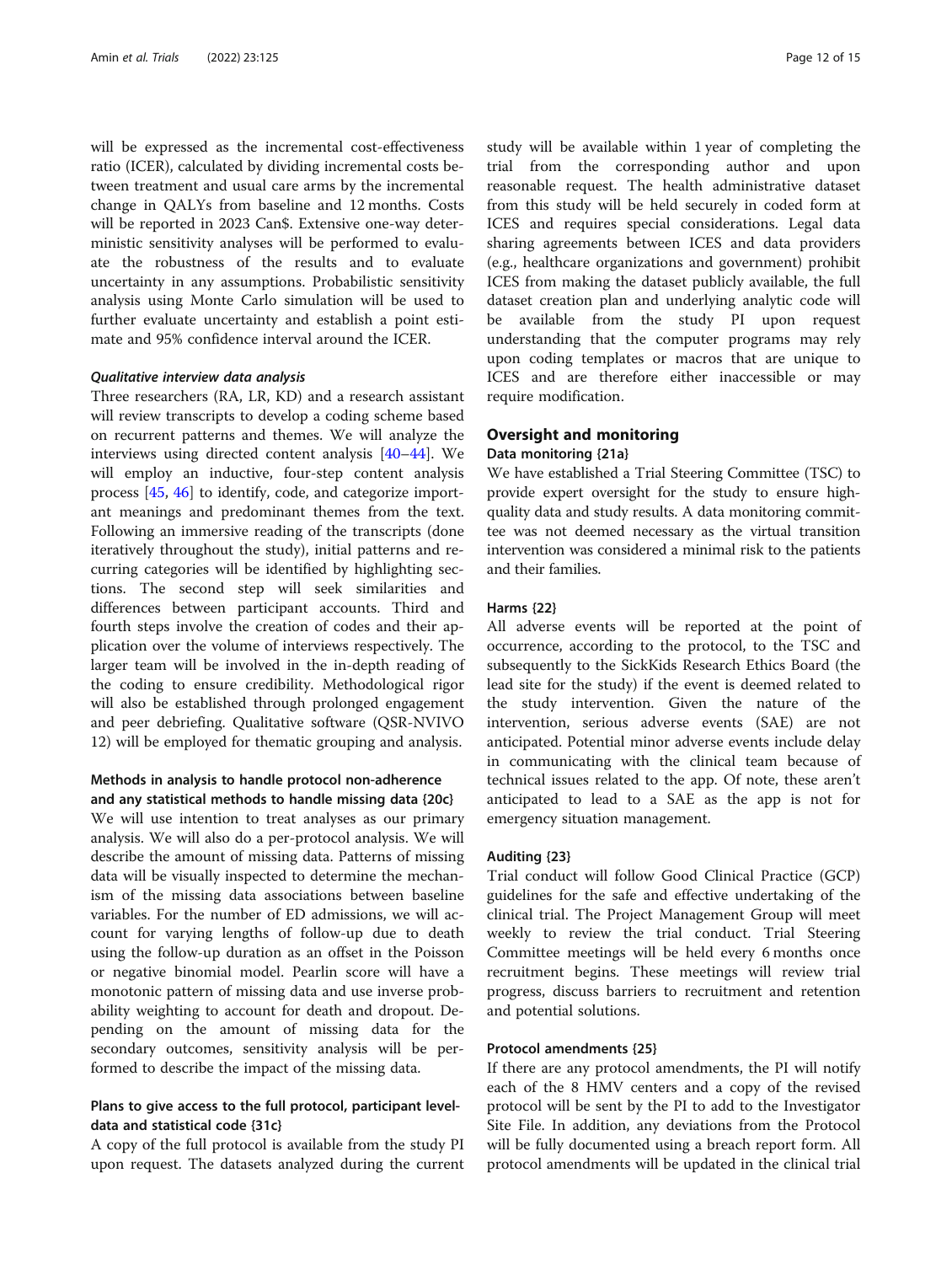registry. Also, all modifications to the protocol will be approved by Clinical Trials Ontario and the Trial Steering Committee.

# Dissemination policy {31a}

Trial results will be disseminated to participants, healthcare professionals, the public, and all relevant stakeholders through community engagement events, presentation of findings at national conferences and symposia, and publication in peer-reviewed journals. We will distribute an executive summary and plain language version of our findings in both French and English. We will partner with Muscular Dystrophy (MD) Canada to highlight this research to the neuromuscular community including a research feature, written pieces on MD Canada's website and social media. Through the VEP, we have access to their dissemination mechanisms which include a webpage, quarterly newsletter, and annual reporting to the Ministry of Health and Long-Term Care (MOHLTC) in Ontario. Additional input will be sought from knowledge users, both within and outside of the research team to guide our dissemination strategies.

# **Discussion**

In this study, we will investigate the impact of the TtLIVE intervention delivered through the e-platform aTouch-Away™ compared to usual care on healthcare utilization, impact on the patient, family, healthcare costs, and healthcare providers on individuals newly transitioning to HMV. A virtual care platform that offers a comprehensive bundle of virtual care solutions that is sophisticated enough for the complex care demands of the HMV population was not previously in existence. Despite the substantial burden on acute and community healthcare resources, rising population prevalence, profound impact on VAIs and their family caregivers in terms of quality of life and caregiver burden, VAIs and their multiple care transitions remain sub-optimally managed. VAIs are particularly vulnerable due to the new and complicated technology, significant medical complexity, reliance on family caregivers, limited timely access to HMV specialists, and the need to access care across multiple health sectors and disciplines. Therefore, optimization of HMV transitions is imperative. We hypothesize that this virtual transition intervention will reduce emergent healthcare utilization, improve the experience of care, reduce caregiver burden, decrease costs, and enable more efficient use of healthcare provider time.

Strengths of our study design and planned trial include our engagement with stakeholders from the inception of this trial as well as our experience with this intervention through the rollout during the pandemic. Firstly, our trial team consists of patients, family caregivers, community and hospital-based inter-

professional clinicians, academics, e-health experts, and knowledge users. Early engagement with stakeholders has iteratively informed the study design to ensure trial output with meaningful results to patients and families as well as the HMV healthcare community. Success of this trial will be facilitated through our collaboration with the Ontario Ventilator Equipment Pool (VEP), our Health System Partner. The VEP provides ventilators to all individuals using HMV in the province. It is funded by the Ministry of Health and Long-term Care (MOHLTC) in Ontario, thereby ensuring rapid dissemination of the trial results to the provincial government. In Canada, healthcare is delivered through the publicly funded provincial systems. Secondly, the pandemic created a novel opportunity to deploy this virtual technology prior to the launch of the trial. In partnership with the Ontario Ventilator Equipment Pool, the Long-term In-Home Ventilator Engagement (LIVE) program was rolled out and provided this e-health intervention to 251 children and adults using HMV to keep them safe and connected at home [[47](#page-14-0)]. As a result, HMV teams across all the study sites have already been trained on the virtual technology and have experience using it for patients. We have also developed and tested, through the LIVE implementation, a supportive onboarding strategy to address challenges with digital literacy. The research team has worked with Aetonix to update challenges/problems with the technology and iteratively improve protocol processes. Participants may experience challenges with the virtual technology's functionality. The provision of a client success officer that can help participants address these issues by Aetonix, enables us to be more agile in responding to anticipated and unanticipated technicalrelated issues for the duration of the trial.

We anticipate challenges associated with our trial delivery. First, bi-monthly data collection via telephone may be burdensome for ventilator-assisted individuals and caregivers already dealing with complex health issues. However, our group has demonstrated success in engaging ventilator-assisted individuals and their caregivers using similar data collection methods in the past [[6\]](#page-13-0). Burden will be minimized by flexibility in terms of call scheduling. Second, there is a risk of increased loss to follow-up in the control group because of fewer clinical interactions. To aid retention, the control group will have monthly telephone calls for completion of the AHCR-adapted providing an active opportunity to promote ongoing participant engagement. Third, as with many trials, we anticipate challenges with maintaining recruitment targets. We have actively engaged with our participating sites with bimonthly team meetings throughout the study setup. These meetings will continue throughout the trial to facilitate discussion and input from team members regarding ongoing project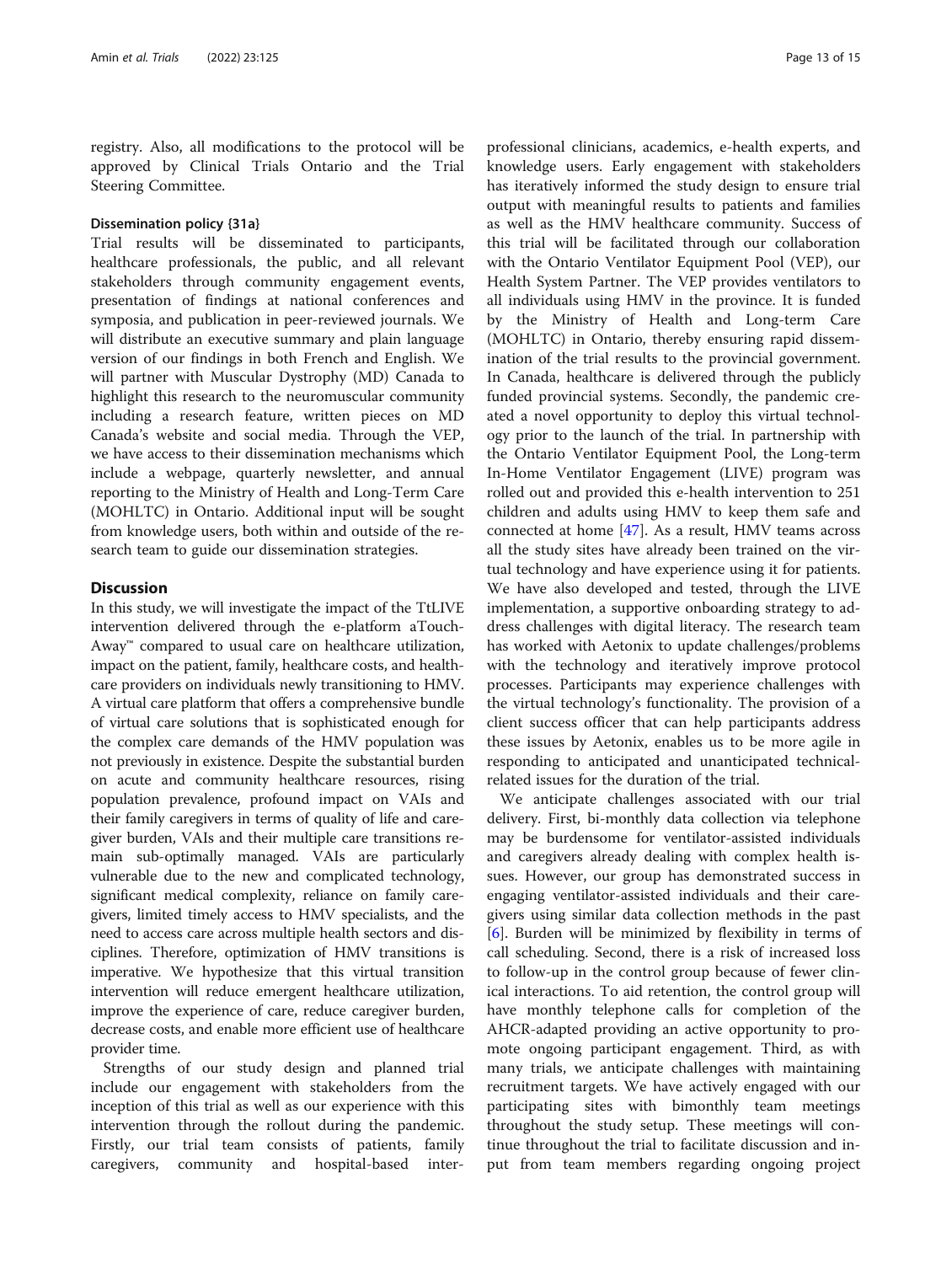<span id="page-13-0"></span>conduct, troubleshooting, and strategies to optimize recruitment success. We have included a 3-month recruitment target ramp-up period from trial launch to allow study sites to become proficient with the study procedures. We are also providing tablets with SIM cards to study participants without a smart device and/or reliable internet access to overcome this barrier to participation.

In summary, this trial of a virtual transition intervention for individuals going home with new HMV will provide important data to understand the effects on healthcare utilization, patient and family experience, health system costs, and healthcare provider time due to increased care efficiency. We anticipate our findings will have applicability for the provision of community-based supports for the HMV population in other regions as well as other high-needs populations in the healthcare system.

# Trial status

Patient recruitment began on March 16, 2021. The current protocol version (version 4) is dated (July 9, 2021). Recruitment is estimated to be complete by February 1, 2023.

#### **Abbreviations**

ALS: Amyotrophic lateral sclerosis; CCMT: Care Coordination Measurement Tool; CHEO: Children's Hospital of Eastern Ontario; CTS: Canadian Thoracic Society; CUA: Cost-utility analysis; ED: Emergency department; EQ-5D: EuroQoL; EQ-5DY: EuroQoL Youth; FECC: Family Experiences with Care Coordination; GP: General Practitioner; HMV: Home mechanical ventilation; HrQoL: Health-related quality of life; ICER: Incremental cost-effectiveness ratios; IC/ES: Institute of Clinical Evaluative Science; NIV: Non-invasive; NP: Nurse Practitioner; OCCI: Ontario Case Costing Initiative (Cost Analysis Tool); OCHSU: Ontario Child Health Support Unit; OHIP: Ontario Health Insurance Plan; QALYs: Quality-adjusted life years; RCT: Randomized controlled trial; REB: Research Ethics Board; REDCap: Research Electronic Data Capture; RT: Respiratory Therapist; SPSS: Statistical Product and Service Solutions; TSC: Trial Steering Committee; VAI: Ventilator-assisted individuals; VEP: Ventilation equipment pool; VPN: Virtual Private Network; ZB: Zarit Burden

#### Acknowledgements

We would like to thank all members of the TtLIVE Group: Paula Abelha, Adele Baker, Sacha Bhatia, Cindy Brennan, Julia Bokhaut, Jackie Chiang, Nisha Cithiravel, Jana Collins, Daniel Cornejo Palma, Leah Costa, Katie N Dainty, Refika Ersu, Tom Fisher, Erin Fleischer, Sandy Fodey, Ian Fraser, Roger Goldstein, Janet Hyatt, Ashley Inman, Mary Irven, Joanna Janevski, Raj Kohli, Sherri Lynne Katz, Wilma Koopman, Sarah Kuyntjes, David Leasa, Audrey Lim, Paty Sala Lopez, Denise Martins, Cathy Mawdsley, Sandra McKay, Doug McKim, Kristin McMillan, Ramsay McNay, Kevan Mehta, Riley Moss, Jodee Naylor, Mika Nonoyama, Michelle Overholt, April Price, Josee Roy, Madan Roy Christen Shoesmith, Aman Sidhu, Joanne Smith, Lisa Spooner, Aaron St-Laurent, Faiza Syed, Anu Tandon, Mark Thompson, Brenda Toonders, Tuyen Tran, Melissa Trinh, Robert Varadi, Shannon Venance, Kevin Workentin and Allison Zweerink

# Authors' contributions {31b}

RA and FB developed the study concept. Author RA, AG, and LR designed the study. SB, DCP, MM, JC, RG, AL, DL, DM, MM, ASL, AT, and RV collaborated on the study design. RP provided statistical expertise. RA and LR prepared the initial draft of the manuscript. All authors read, provided feedback, discussed, and approved the final manuscript. All authors gave approval for manuscript submission.

#### Funding {4}

This work is funded by the Canadian Institutes of Health Research (CIHR), funding reference number: TC2-165734. Partnership funds have been provided by Muscular Dystrophy Canada, Boehringer Ingelheim, VHA Home Healthcare, Praxair and ProResp. All of the funding sources were not involved in the design study and data collection. They will also not be involved in the data analysis, interpretation or writing of the manuscripts.

#### Availability of data and materials {29}

Individuals interested in TtLIVE study materials may contact the Study PI.

#### **Declarations**

#### Ethics approval and consent to participate {24}

Ethics approval was obtained via Clinical Trials Ontario (CTO-1932) and West Park Healthcare Centre. Written informed consent will be obtained from all participants. Child and adolescent assent will be obtained as appropriate.

#### Consent for publication {32}

Not applicable.

#### Competing interests {28}

This is an investigator initiated, designed, and managed research study. Although this research is being done in collaboration with Aetonix, the company that developed and patented the aTouchAway™ virtual care platform being used for this study, the company had no role in the design of the study and will have no role in study conduct or interpretation of study results.

#### Author details

<sup>1</sup>The Hospital for Sick Children, 555 University Ave, Toronto M5G 1X8 Canada. <sup>2</sup>Institute for Health Policy, Management, and Evaluation, University of Toronto, 155 College St 4th Floor, Toronto M5T 3M6, Canada. <sup>3</sup>Child Health and Evaluative Science, SickKids Research Institute, 686 Bay Street, Toronto, Ontario, Canada. <sup>4</sup>Sunnybrook Health Sciences Centre, 2075 Bayview Ave, Toronto M4N 3 M5, Canada. <sup>5</sup>IC/ES, 2075 Bayview Ave, Toronto M4N 3 M5, Canada. <sup>6</sup>Ontario Child Health Support Unit, The Hospital for Sick Children, 555 University Ave, Toronto M5G 1X8, Canada. <sup>7</sup>Ontario Ventilator Equipment Pool, Kingston Health Sciences Centre, 640 Cataraqui Woods Dr, Kingston K7P 2Y5, Canada. <sup>8</sup>Department of Health Metric Sciences, University of Washington, Seattle, WA 98105, USA. <sup>9</sup>Sunnybrook Research Institute, Sunnybrook Health Sciences Centre, 2075 Bayview Ave, Toronto M4N 3 M5, Canada. <sup>10</sup>Florence Nightingale Faculty of Nursing, Midwifery and Palliative Care, King's College London, James Clerk Maxwell Building, 57 Waterloo Road, London SE1 8WA, UK. <sup>11</sup>Critical Care Directorate and Lane Fox Respiratory Unit, Guy's and St Thomas' NHS Foundation Trust, Westminster Bridge Road, London SE1 7EH, UK.

## Received: 26 July 2021 Accepted: 15 January 2022 Published online: 07 February 2022

#### References

- 1. McDougall CM, Adderley RJ, Wensley DF, Seear MD. Long-term ventilation in children: longitudinal trends and outcomes. Arch Dis Child. 2013;98:660–5.
- 2. Povitz M, Rose L, Shariff SZ, et al. Home Mechanical Ventilation: A 12-Year Population-Based Retrospective Cohort Study. Respir Care. 2018;63:380–7.
- 3. Wunsch H, Linde-Zwirble WT, Angus DC, Hartman ME, Milbrandt EB, Kahn JM. The epidemiology of mechanical ventilation use in the United States. Crit Care Med. 2010;38:1947–53.
- 4. Nasiłowski J, Wachulski M, Trznadel W, et al. The evolution of home mechanical ventilation in poland between 2000 and 2010. Respir Care. 2015;60:577–85.
- 5. Rose L, McKim DA, Katz SL, et al. Home mechanical ventilation in Canada: a national survey. Respir Care. 2015;60:695–704.
- 6. Nonoyama ML, McKim DA, Guerriere D, et al. Healthcare utilisation and costs of home mechanical ventilation. Thorax. 2018;73:644–51.
- 7. Dale CM, King J, Amin R, et al. Health transition experiences of Canadian ventilator-assisted adolescents and their family caregivers: A qualitative interview study. Paediatr Child Health. 2017;22:277–81.
- 8. McDonagh JE, Shaw KL, Southwood TR. Growing up and moving on in rheumatology: development and preliminary evaluation of a transitional